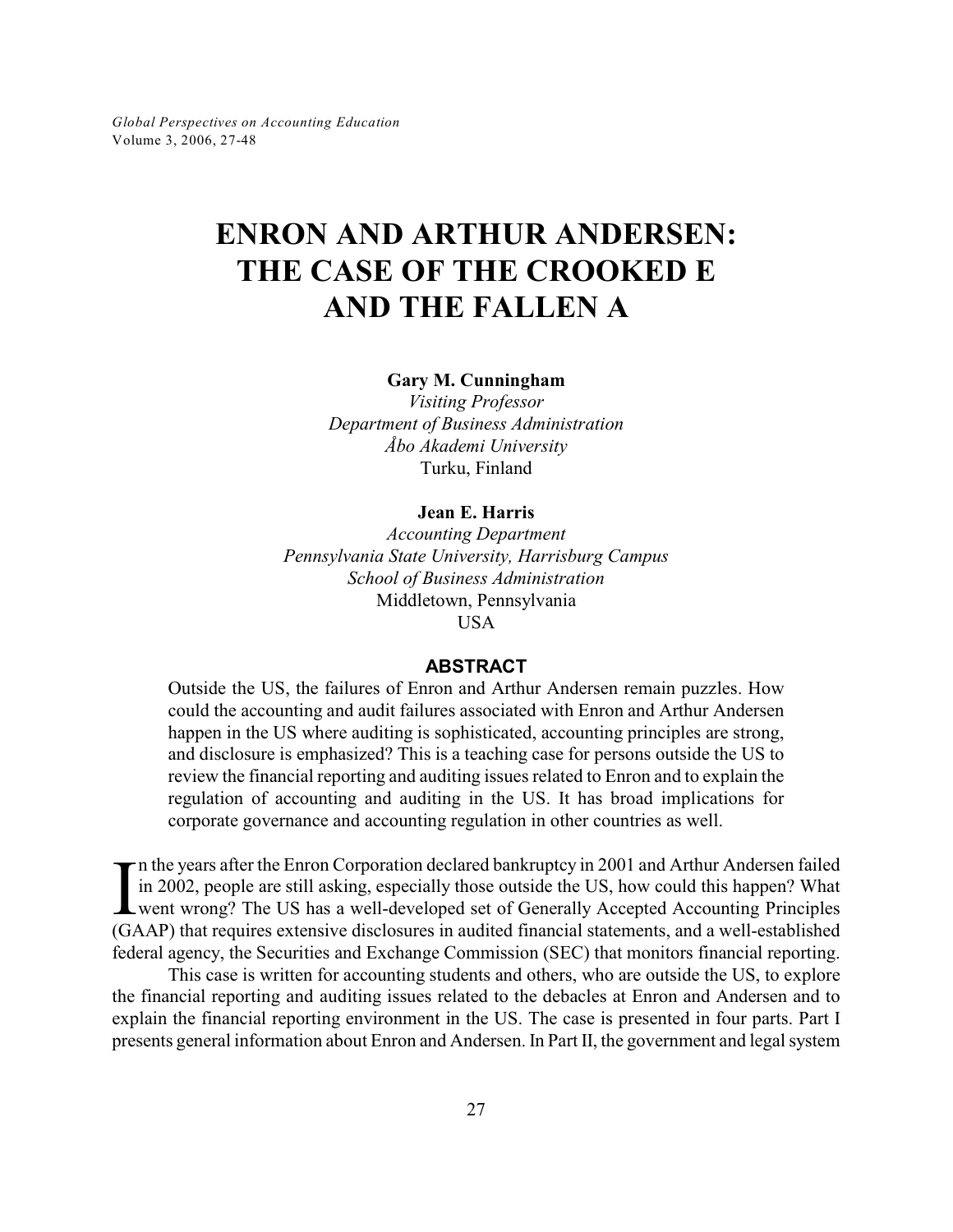of the US, and the regulation of financial reporting and auditing, is described. In Part III, US accounting principles and disclosures are discussed. Finally, in Part IV, the specific financial reporting and auditing aspects of Enron are analyzed, including a review of reforms in the aftermath of Enron. Exhibit 1 provides a list of accounting terminology that may be a useful reference. Introductory observations presented in Exhibit 2 give insight to start the case.

# **EXHIBIT 1**

# **Terminology**

| <b>AICPA</b>                                        | American Institute of Certified Public Accountants.<br>Private voluntary professional organization of certified public accountants<br>in the US.                                                                                                                                                                 |  |
|-----------------------------------------------------|------------------------------------------------------------------------------------------------------------------------------------------------------------------------------------------------------------------------------------------------------------------------------------------------------------------|--|
| <b>CPA</b>                                          | Certified Public Accountant. The only professional person who may audit<br>public companies and issue audit opinions in the US.                                                                                                                                                                                  |  |
| FASB                                                | Financial Accounting Standards Board. A private organization designated<br>by Securities and Exchange Commission to establish generally accepted<br>accounting principles for publicly traded companies.                                                                                                         |  |
| <b>GAAP</b>                                         | Generally Accepted Accounting Principles. Guidelines for the presentation<br>of financial statements in the US.                                                                                                                                                                                                  |  |
| <b>GAAS</b>                                         | Generally Accepted Auditing Standards. Guidelines and procedures used<br>by certified public accountants to conduct audits. Formerly established by<br>the American Institute of Certified Public Accountants. Responsibility now<br>with the Public Company Accounting Oversight Board for public<br>companies. |  |
| <b>PCAOB</b>                                        | Public Company Accounting Oversight Board. Board established by the<br>US Congress to oversee virtually all aspects of the auditing of publicly<br>traded companies.                                                                                                                                             |  |
| Private company                                     | A company for which shares are not traded publicly, thus regulated by the<br>states rather than the Securities and Exchange Commission. Some<br>companies' shares may be sold publicly solely within a single state and<br>thus be regulated only by a state.                                                    |  |
| Public company<br>(also publicly<br>traded company) | A company for which shares trade publicly in interstate commerce and<br>therefore must be registered with the Securities and Exchange<br>Commission. All companies listed on any of the stock exchanges in the US<br>are public companies.                                                                       |  |

(continued)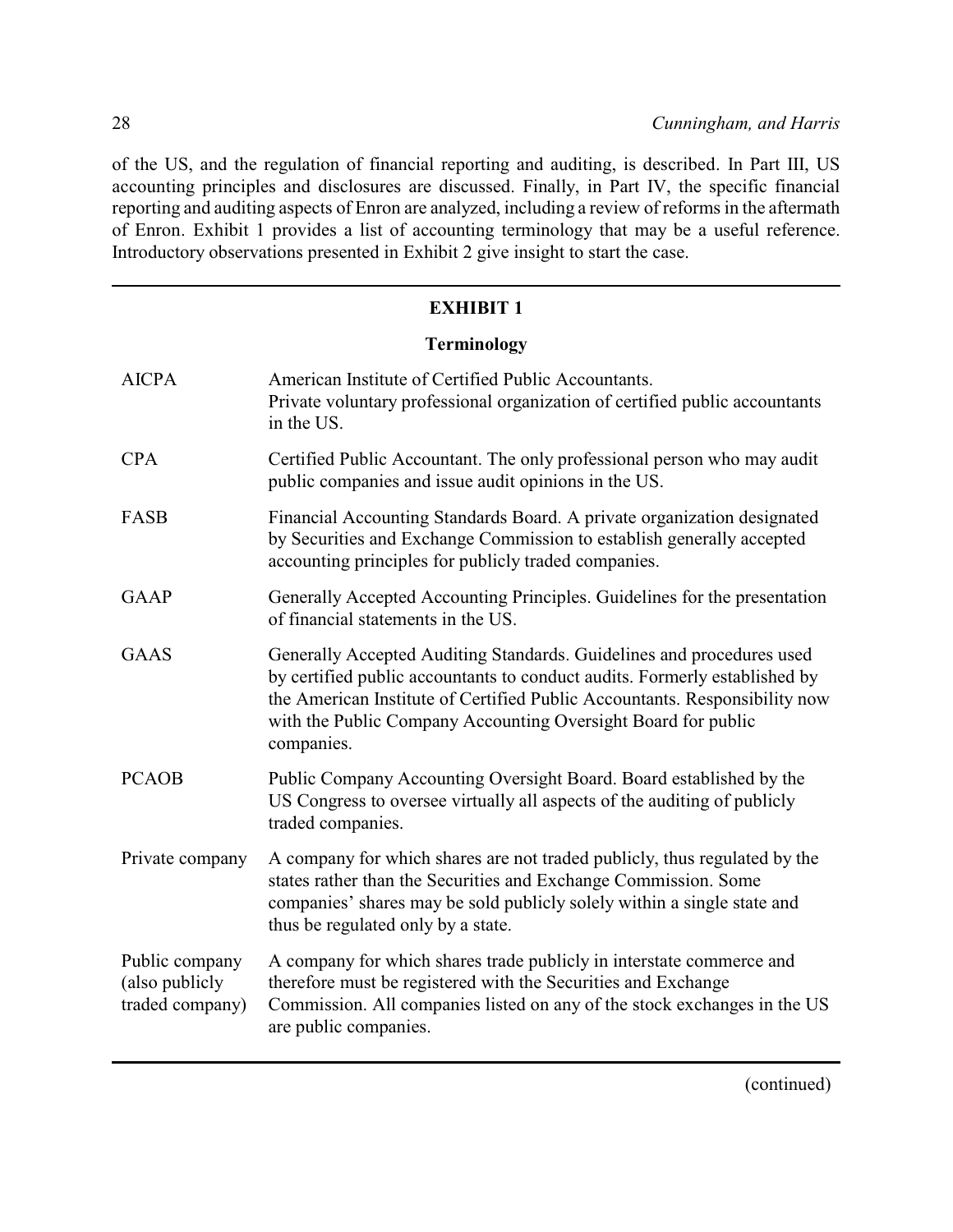| <b>EXHIBIT 1 (continued)</b>                      |                                                                                                                                                                                                                                                                                                                                                                                                                                         |  |  |  |
|---------------------------------------------------|-----------------------------------------------------------------------------------------------------------------------------------------------------------------------------------------------------------------------------------------------------------------------------------------------------------------------------------------------------------------------------------------------------------------------------------------|--|--|--|
| SEC registrant                                    | Any company that offers its securities in interstate commerce and therefore<br>must register with the Securities and Exchange Commission (SEC).<br>Securities can include debt securities as well as shares of stock. A very<br>small number of companies sell debt securities in interstate commerce but<br>do not sell shares. Such companies are nonetheless required to register<br>with the SEC and are subject to SEC regulation. |  |  |  |
| <b>SEC</b>                                        | Securities and Exchange Commission. The agency of the US Government<br>with the primary responsibility for regulation of securities markets.                                                                                                                                                                                                                                                                                            |  |  |  |
| <b>SPE</b>                                        | Special Purpose Entity. An entity that is created by another company to<br>engage in a limited specific type of business activity, such as owing or<br>leasing real estate.                                                                                                                                                                                                                                                             |  |  |  |
| State board (or<br>state board of<br>accountancy) | An agency in each state that regulates the licensing of certified public<br>accountants and the conduct of accounting within the state, including<br>codes of ethics.                                                                                                                                                                                                                                                                   |  |  |  |

# **EXHIBIT 2 Introductory Observations**

- When faced with massive greed, collusion, and lapse of ethics among company officials, external auditors, outside legal counsel, bankers, and investment firms, it is highly unlikely that any realistic form of regulation would have been able to prevent the financial losses to the employees, shareholders, and creditors of Enron. Enron as a corporate entity did not benefit from the greed. Rather, its shareholders and its employees who had their pension funds invested in Enron shares suffered large financial losses. The SEC and the Texas State Board of Public Accountancy, as well as the US Congress, acted quickly, and began reforms that may minimize similar losses in the future. Arthur Andersen received the ultimate "punishment," being forced into bankruptcy by the market place, and became a negative example for other major accounting firms. The regulatory approach of the US federal government continues to be a model that other countries are considering. As one example, in January 2006, Mexico adopted reforms that are very similar to those of the Sarbanes-Oxley Act.
- Enron the corporate entity likely did not commit obvious major crimes. Enron misled outsiders and misrepresented its financial situation. Under US law, misleading misrepresentation is not *necessarily* a crime. Fraud is a crime, however, but criminal intent to defraud is very difficult to prove. Arthur Andersen was found guilty of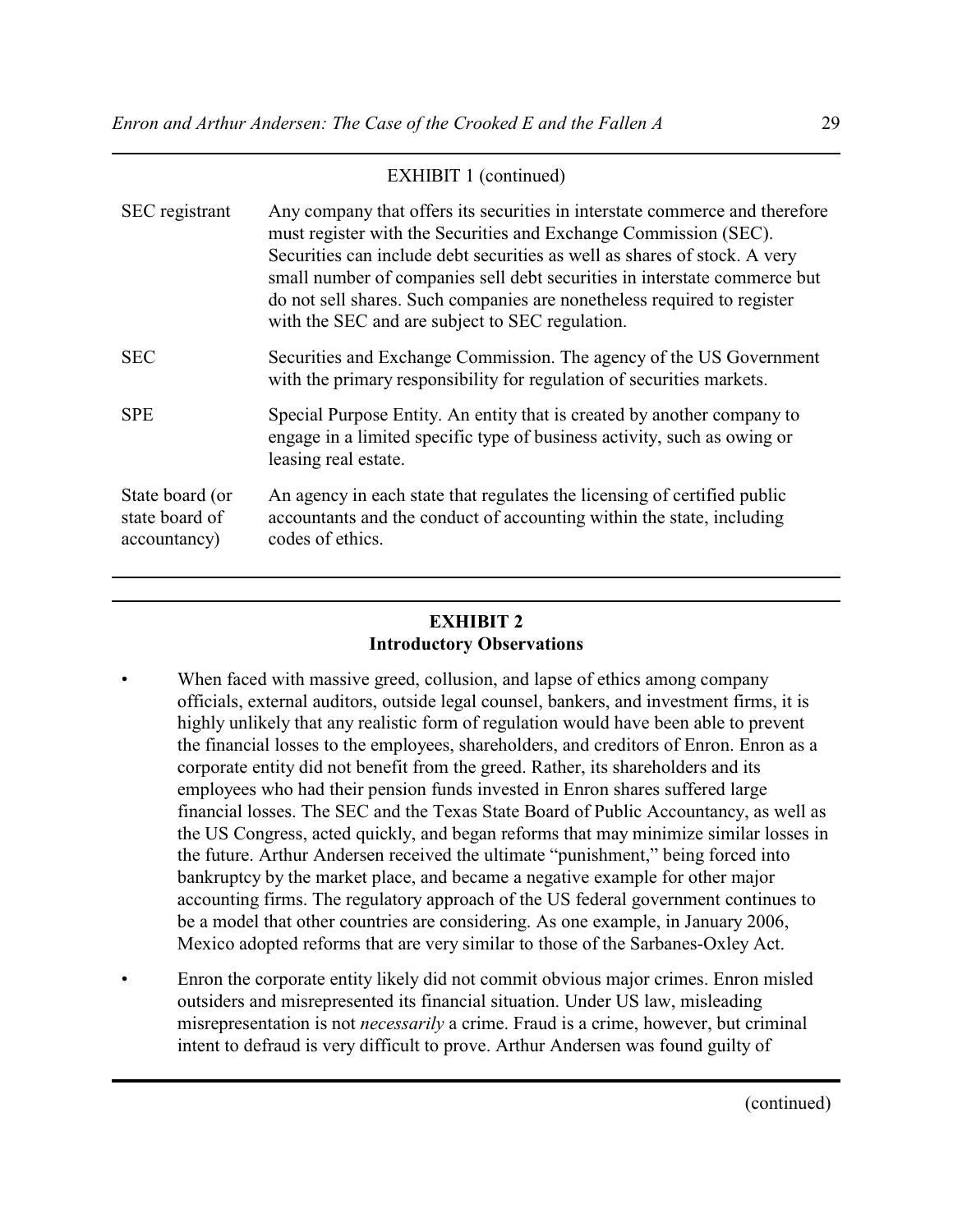# EXHIBIT 2 (continued)

committing one crime, obstruction of justice, for having destroyed potential evidence by shredding documents, knowing that such documents could be used in an investigation by the SEC. Specific individuals associated with Enron have been charged with serious crimes, and some Enron officials plead guilty to crimes, including conspiracy to mislead through unfair financial reports.

- Enron and Andersen both acted with an obvious disregard of any notion of ethical conduct. The breaches of ethics are so obvious they need not be presented in detail. Interesting issues about ethics of the legal, banking, and financial analysis professions are also apparent, but are beyond the scope of this case. It is important to note that breach of ethics is not a crime, ethics and crime are separate issues.
- Enron violated GAAP, through 1) incorrect accounting for SPEs including failure to consolidate, selective use of the equity method of accounting, and failure to eliminate the impact of transactions among entities, 2) failure to provide complete disclosure, and 3) unfair financial reporting. It is now apparent that both Enron and Arthur Andersen 1) viewed GAAP as rules rather than principles 2) sought to interpret GAAP in the most aggressive manner, 3) did not consider the fairness principle, one of the most fundamental of GAAP, and 4) ignored the legal precedent that emphasizes fairness over detailed rules, as well as the accounting concept that emphasizes economic substance over legal form.
- In other countries, similar bankruptcies have occurred without such a scandal because of one or a combination of four factors: 1) non-Anglo-Saxon companies typically have few public shareholders; 2) few countries other than the US have employee pension funds invested in a company's own stock; 3) no blatant crimes have been committed or regulations broken, and unfair financial reporting *per se* is not a crime; 4) a culture of business secrecy often prevails; transparency in reporting is not an objective. The recent Parmalat situation has generated a scandal because crimes, presumably theft, allegedly occurred.
- The need for reform is indicated by the Enron case and reforms are occurring in the US. These reforms are designed to give the SEC and the new PCAOB a more activist regulatory role. Public regulation is replacing self-regulation for auditors of public companies. For public companies, the regulation of auditing, traditionally left to the states, is shifting to the federal level. Some aspects of the reform, though, cannot be accomplished by legislative action, regulation, or decree. For example, financial analysts and others cannot be mandated to read and to heed disclosures in financial statements.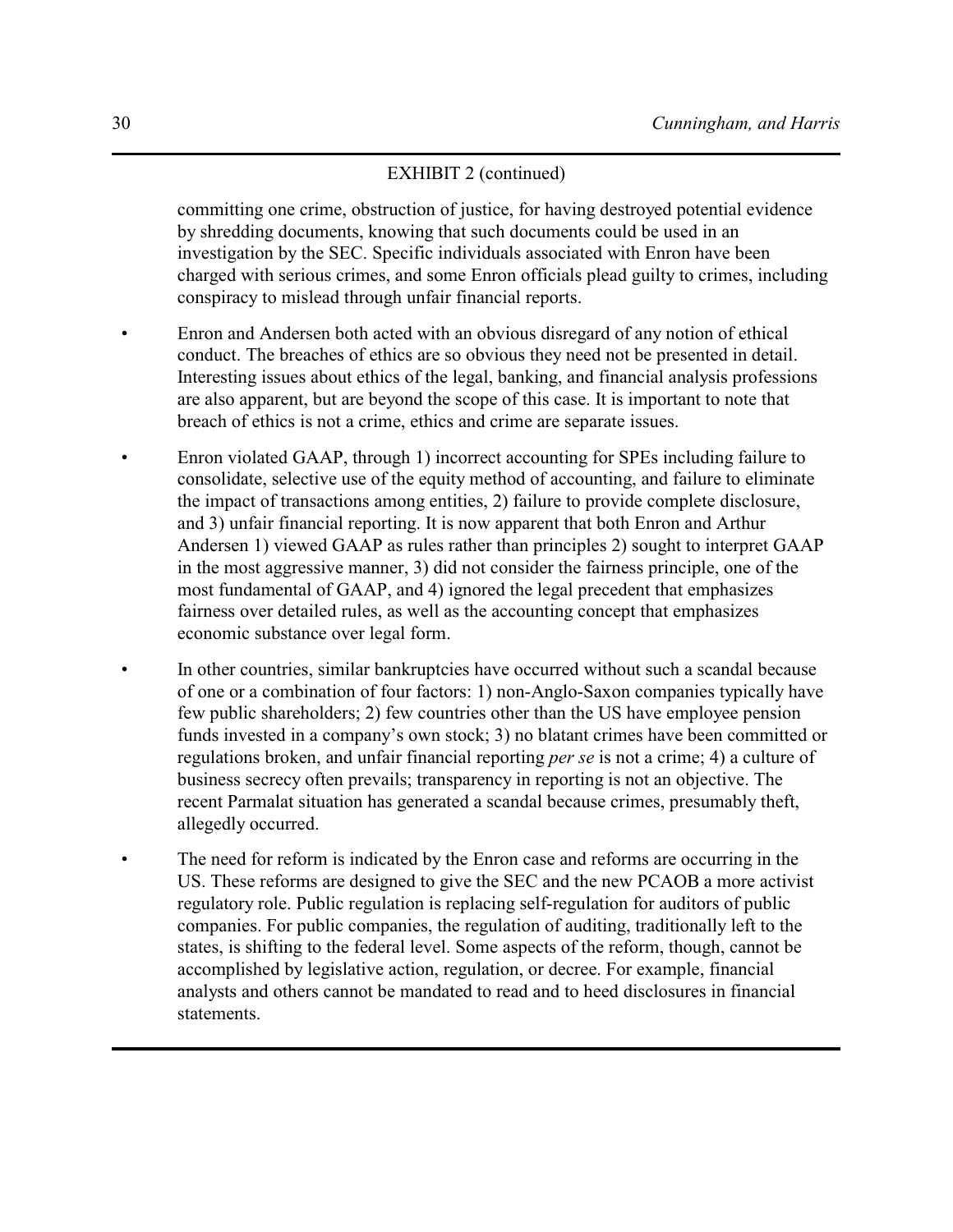#### **PART I ENRON AND ANDERSEN – A UNIQUE AND INNOVATIVE COMPANY WITH A PRESTIGIOUS AUDITOR**

Enron was a leading energy commodities and service company with revenue of US \$101 billion in 2000. It employed about 21,000 people, mostly at its headquarters in Houston, Texas. Enron began in 1985 with the merger of two companies, Houston Natural Gas and InterNorth, which sold and transported natural gas. After the merger, Enron was applauded for being innovative in opening new markets. To create new markets, Enron acted as a bank for commodities, buying a commodity from suppliers and selling it to buyers. For example, it would contract to sell natural gas for future delivery at a fixed price. Then if it wanted to hedge the transaction, it would contract again to buy natural gas at the same future date. These types of future contracts are among those called derivatives. To deal with the buyers and sellers who were central to a "trading partners" strategy, sound credit and liquidity were essential. Enron had to deliver cash when buy transactions were settled financially. Therefore, it became important for Enron to generate cash flow and report cash flow internally. Throughout its existence, Enron relied crucially on borrowed cash for its day-to-day operations.

With past success, bull markets, debt, inexperienced employees, and diverse businesses, Enron raced to become anything and everything. Its businesses were foreign and domestic, low-tech and high-tech, commercial and residential, wholesale and retail, and regulated and unregulated. It is unlikely that any companycould have developed the expertise required. So, it is not surprising that weaknesses emerged.

As Enron grew, it began to trade commodities about which its employees knew little. Its commodity banking expanded from natural gas into electricity, Internet broadband, weather futures, and other goods and services. As Enron's trading grew, its assets shifted from fixed assets such as pipelines, to intangibles, especially contractual rights to commodities, a form of derivatives. Often budgetary and other basic controls were abandoned. Enron did not have a unified strategy. As a result, its aggressive dealmakers transformed Enron from an operating company to an investment fund. Enron's management and its auditors were not prepared for this transformation and unable to recognize the risks. For many top executives, business was not about selling goods and services; it was about managing earnings, managing reported cash flow, and managing the numbers.

Andersen was among the most prestigious international accounting firms in the world. Accounting students in the US often viewed it as the most glamorous and desirable employer. Andersen marketed itself as having fewer offices than its competitors because it operated with larger offices to serve prominent clients. Although Andersen's client base was diversified, it often had "high flying" companies such as Enron and WorldCom as clients. Enron was Andersen's second largest client, and the largest client in Andersen's Houston office. Players in Enron and in Andersen are presented in Exhibit 3 and the downfall is described in Exhibit 4.

# **PART II GOVERNMENT, LEGAL, AND ACCOUNTING ENVIRONMENT OF THE U.S. Government and Legal System**

# *Separation of Powers*

The separation of powers between the federal government and the states is one of the most fundamental aspects of government in the US. The Constitution of the US grants to the federal government only those powers that the states have explicitly ceded to it; all other powers remain by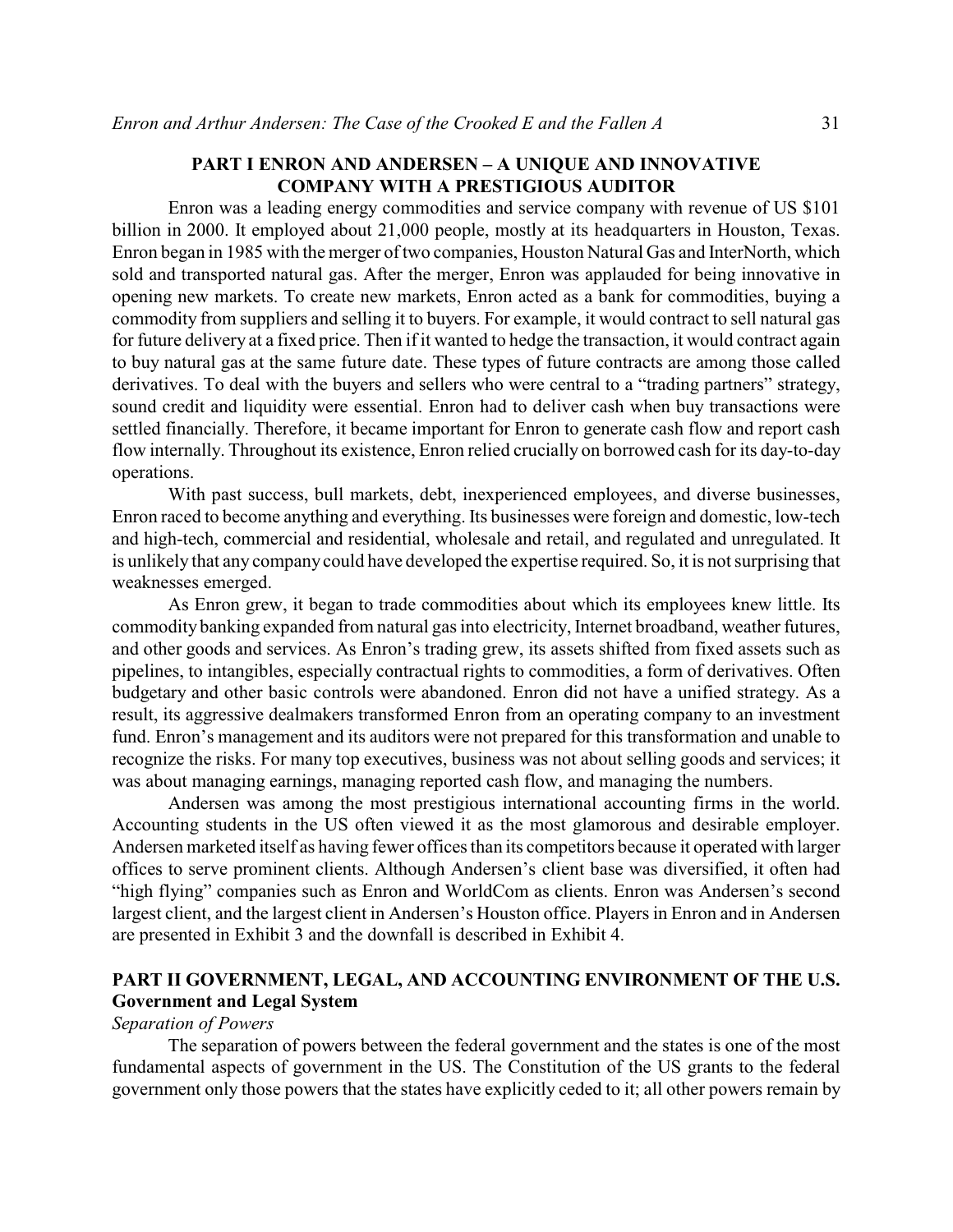# **EXHIBIT 3**

# **Key Players in the Enron-Andersen Case**

- Kenneth Lay was Enron's Chief Executive Officer (CEO) since 1985. Lay gave up his position in early 2001 to Jeffrey Skilling, but was re-elected in August 2001 when Skilling resigned. Under pressures from creditors, Lay resigned in January 2002. Skilling reported that he left due to personal reasons after more than ten years with Enron. Lay and Skilling allegedly played major roles in the bankruptcy, but did not have a direct impact on the financial reporting and auditing issues.
- Andrew Fastow was Enron's Chief Financial Officer (CFO) until October 2001, when Lay fired him. Fastow had the reputation of being a money wizard who constructed the complex financial vehicles that drove Enron's growth. Since 1993, Fastow created SPEs that permitted accounting deceptions. Fastow plead guilty in a plea-bargaining arrangement with his wife, who was also implicated.
- David Delainey was the CEO of the retail and wholesale energy divisions. He plead guilty to insider trading, for knowingly participating in manipulating reported financial performance.
- Ben Gilsan, Jr. was treasurer of Enron until he was fired in October 2001, for benefiting personally from one of Enron's complex SPE investments. He was a former accountant with Andersen and played a key role in accounting-related deceptions. He plead guilty to one count of conspiracy related to financial reporting deception.
- Michael Kopper was Fastow's assistant who was actively and aggressively involved in creating and managing SPEs, and in the accounting deception, along with Ben Gilsan. He plead guilty to a lesser charge and has been cooperating with the government to investigate and prosecute others.
- Richard Causey was the chief accountant working under Fastow. He plead guilty to crimes related to unfair financial reporting in a plea-bargaining arrangement in exchange for his information in the prosecution of Lay and Skilling.
- Sherron Watkins previously had a senior position at Enron that was eliminated in a downsizing activity. She was later re-hired and played a major role as the so-called "whistle blower" who started the downfall. She had worked several years as an accountant for Arthur Andersen and then moved to Enron where she worked for Andrew Fastow for eight years.

(continued)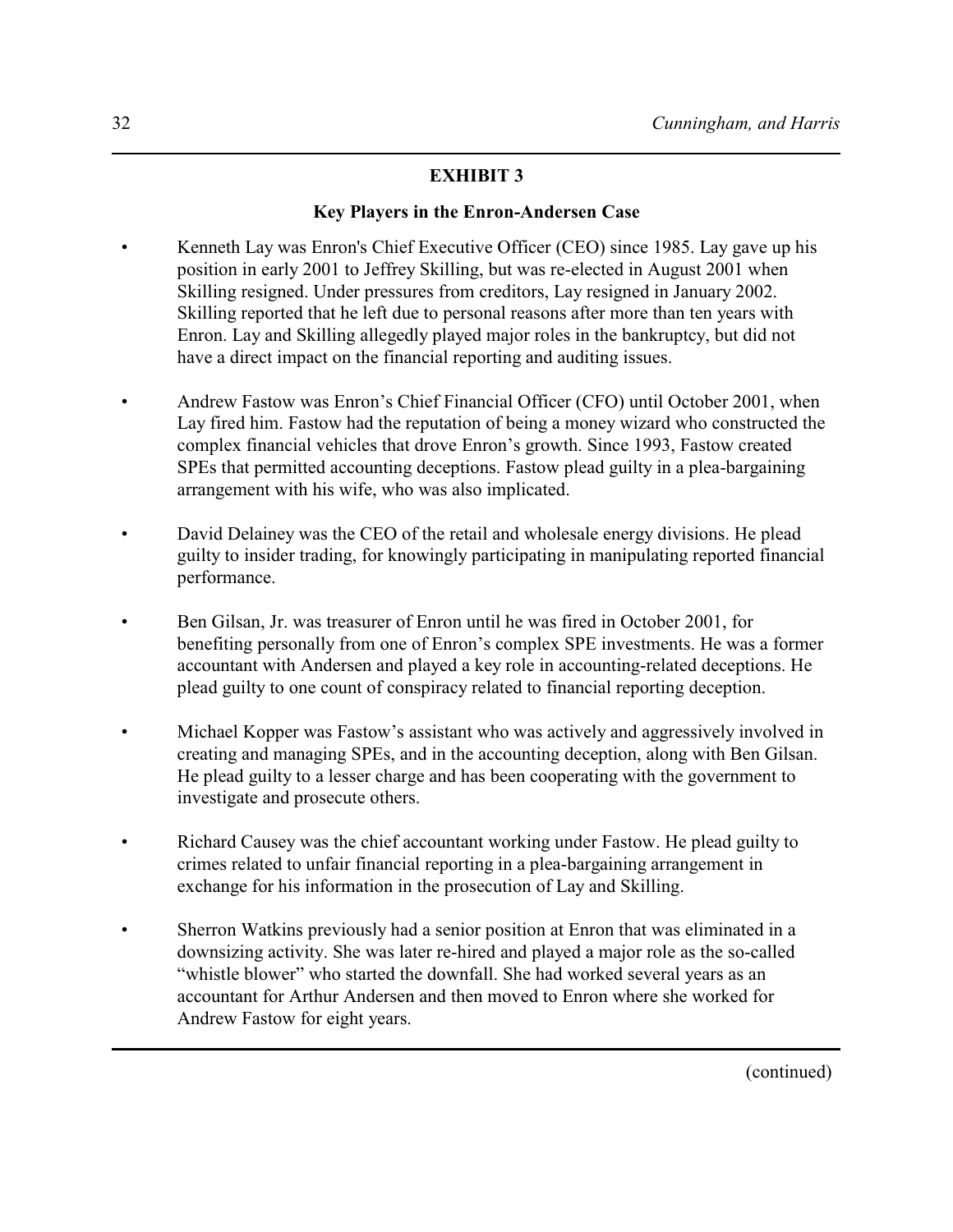#### EXHIBIT 3 (continued)

- David Duncan, a partner in the Houston office of Andersen, headed the Enron audit and allegedly orchestrated a document shredding campaign. Arthur Andersen terminated Duncan's partnership shortly after events became known publicly.
- Joseph Bernardino, managing partner and CEO of Andersen, tried to defend its audit of Enron rather than admitting failures and accepting the consequences.
- Carl Bass, head of the Professional Standards Group at the Houston office of Andersen. Bass advised against the auditors' accepting certain misleading accounting practices of Enron, but Joseph Bernardino overruled him because of complaints by Duncan.

default with the states. Because two of the powers granted to the federal government are international relations and national defense, many persons outside the US assume the federal government is more powerful than it actually is, and assume that it can control the states.

Instead, the states are essentially sovereign and control many aspects of day-to-day life and conduct of business. Property rights, enforceability of contracts, and marital status, among other things, are controlled by the states, and the US federal government must recognize the states' authority. One of the powers granted to the US federal government is regulation of interstate and international commerce. Because Enron's shares of stock were sold publicly in interstate commerce, its financial reporting was regulated by the SEC, a federal agency. However, the accounting profession, notably auditing, is regulated primarily by the states. Andersen was subject to regulation of Enron's financial reporting by the SEC and the regulation of its audit of Enron by the Texas State Board of Public Accountancy [\(http://www.tsbpa.state.tx.us/](http://www.tsbpa.state.tx.us/)).

#### *Legal System*

In the US, the federal government and all of the states except Louisiana follow English common law. The case law aspect of English common law is relevant here. Often, written statutory law is unclear or incomplete. Courts then use case law to make decisions. Using case law, decisions of cases in one court are legal precedents in law that, in addition to written law, are to be followed by other courts *in the same system of courts*. This case-law concept varies from Roman code law that applies in most industrialized non-Anglo-Saxon countries, in which only written statutory law is used for legal decisions. State courts are not obligated to follow legal precedents of federal case law or of case law in other states.

#### **Regulation of Financial Reporting and Auditing in the US**

Regulation of financial reporting and auditing in the US falls into three areas. A summary of details is presented in Exhibit 5.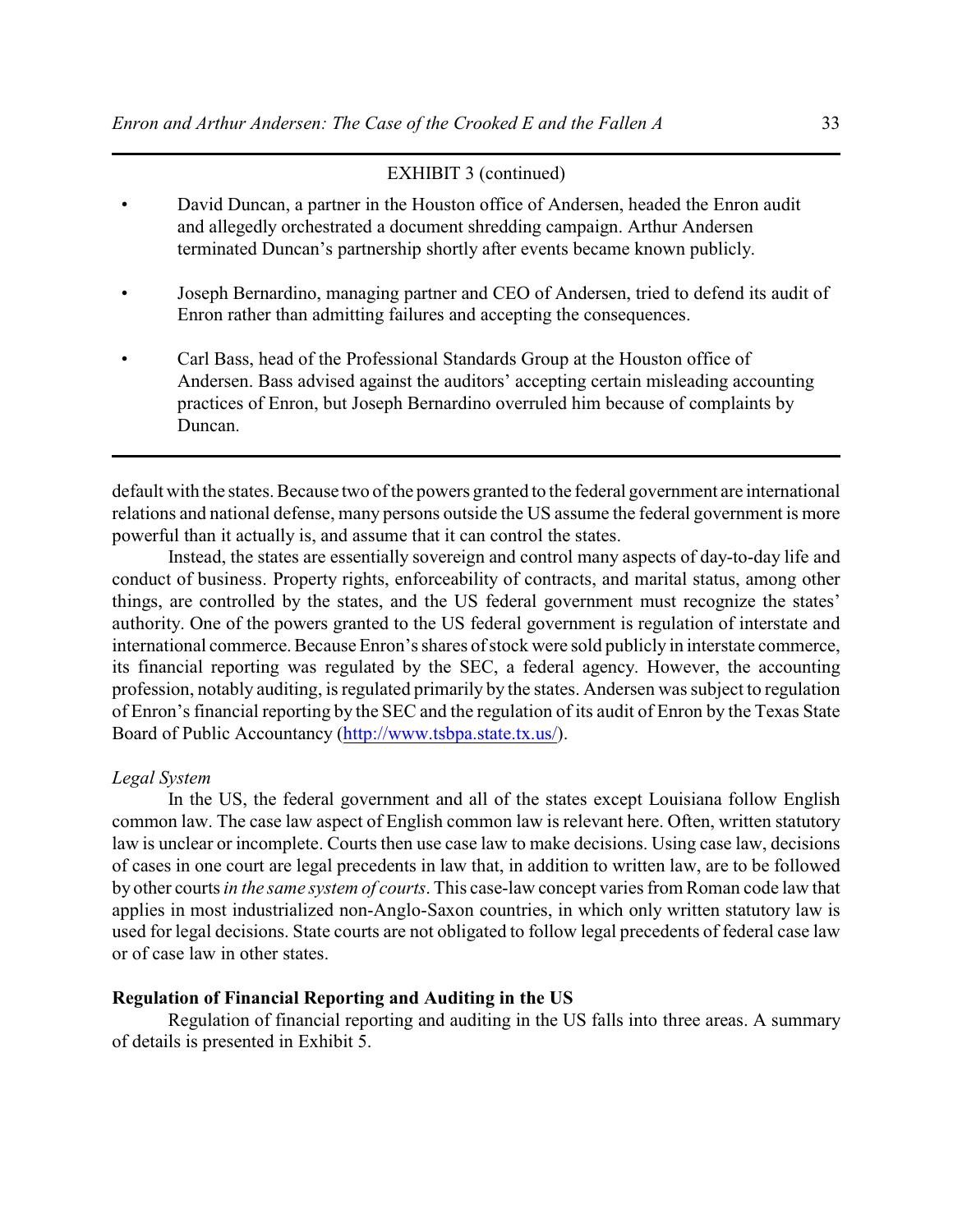#### **EXHIBIT 4**

#### **The Downfall**

- **• Watkins informed CEO of potential crisis.** Shortly after Lay resumed the CEO position, Watkins wrote an anonymous letter to him, then sent a signed letter, and visited personally. She informed Lay that Enron's financial reporting was becoming much too aggressive and misleading, and that the company would implode soon if the misrepresentations were discovered, unless actions were taken. Lay, having been informed, could not deny knowledge of the problem and engaged Enron's primary outside law firm, Vinson and Elkins, to investigate and to advise whether Enron needed to take specific action.
- **Law firm responded that no action is needed.** Vinson and Elkins responded that the charges were serious, but that no action was needed because the accounting was acceptable. This raises an interesting issue about the ethics of the legal profession issuing an opinion on accounting issues. During the investigation, Vinson and Elkins consulted with Arthur Andersen. The fact that Vinson and Elkins would bring the issue to Enron's outside auditor raises serious ethical issues. Shortly after the Vinson and Elkins report, Lay and his wife sold some personal shares of Enron, leading to charges of trading based on confidential inside information.
- **Enron restated its financial statements.** In October 2001, shortly after the Vinson and Elkins report, Enron and Andersen announced that Enron's financial results for previous years would be restated to reflect lower profits and a less favorable financial position. In November 2001, the restated results were released. The market price of Enron decreased steadily and the announcement triggered interest from the SEC and the Texas State Board of Public Accountancy. Subsequently, Enron declared bankruptcy.
- **Andersen convicted and ceased to conduct business.** In June 2002, Andersen was convicted in a US federal court of the crime of obstructing justice by shredding working papers related to Enron audits because Andersen personnel knew that the papers would be evidence in a SEC investigation. A criminal conviction would mean that Andersen could not audit SEC registrants. Andersen announced its intent to go out of business before the SEC took formal action to bar it from auditing SEC clients. In a symbolic action, in August 2002, the Texas State Board of Public Accountancy revoked Arthur Andersen's license to practice accounting in the State of Texas because of the firm's professional and ethical misconduct. In June 2005, the US Supreme Court overturned Andersen's conviction on a legal technicality, but did not absolve Andersen from guilt.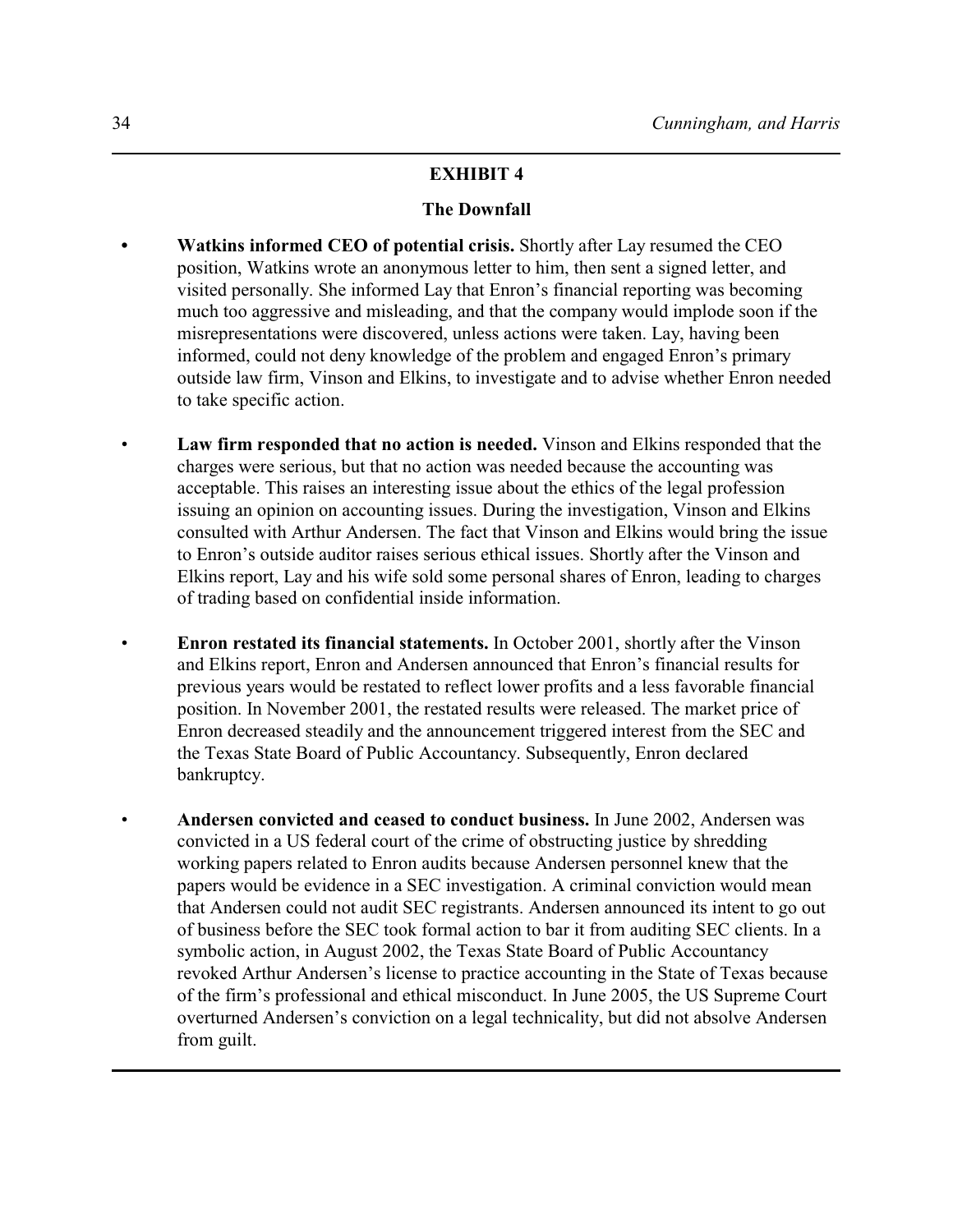#### **EXHIBIT 5**

#### **Regulations of Accounting in the US**

#### **Nature of Company**

|                                               | <b>Public Companies</b><br><b>Traded Interstate</b><br>(more than one state)       | <b>Public Companies</b><br><b>Traded Intrastate</b><br>(within one state) | Private<br>Companies not<br><b>Traded Publicly</b> |
|-----------------------------------------------|------------------------------------------------------------------------------------|---------------------------------------------------------------------------|----------------------------------------------------|
| <b>Aspect of Regulation</b>                   |                                                                                    |                                                                           |                                                    |
| A. ACTIVITIES                                 |                                                                                    |                                                                           |                                                    |
| Right to Practice in<br>General               | <b>State Boards</b>                                                                | <b>State Boards</b>                                                       | <b>State Boards</b>                                |
| <b>Right to Practice Before</b><br><b>SEC</b> | US / SEC                                                                           | N/A                                                                       | N/A                                                |
| <b>Conduct of Audits</b>                      | Formerly: State boards<br>based on GAAS.<br>Currently: PCAOB<br>with SEC oversight | State boards based<br>on GAAS                                             | State boards<br>based on GAAS                      |
| <b>B. FINANCIAL</b><br><b>INFORMATION</b>     |                                                                                    |                                                                           |                                                    |
| <b>Financial Reporting</b>                    | SEC based on GAAP                                                                  | State law and<br>regulation                                               | None                                               |

#### **The Practice of Public Accounting and Auditing**

Public accounting regulation includes rules of professional and ethical conduct, testing and licensing of auditors, and similar items. In Texas, as in other states, regulation of the public practice of auditing includes certifying and licensing public accountants and enforcing rules for professional conduct. An audit opinion may be signed only by a licensed Certified Public Accountant (CPA). The Texas State Board of Public Accountancy, like most of the state boards, is non-activist, meaning it does not actively monitor accounting activity, but instead punishes accountants who violate standards of professional conduct.

The SEC requires that SEC registrants must be audited by a CPA licensed by a state. Also, the SEC grants permission for specific accounting firms to represent clients before the SEC. The SEC has relied largely on the states for the regulation and qualification of accountants.

Private voluntary professional associations, such as the American Institute of Certified Public Accountants (AICPA), have influence, but no direct role in regulating financial reporting and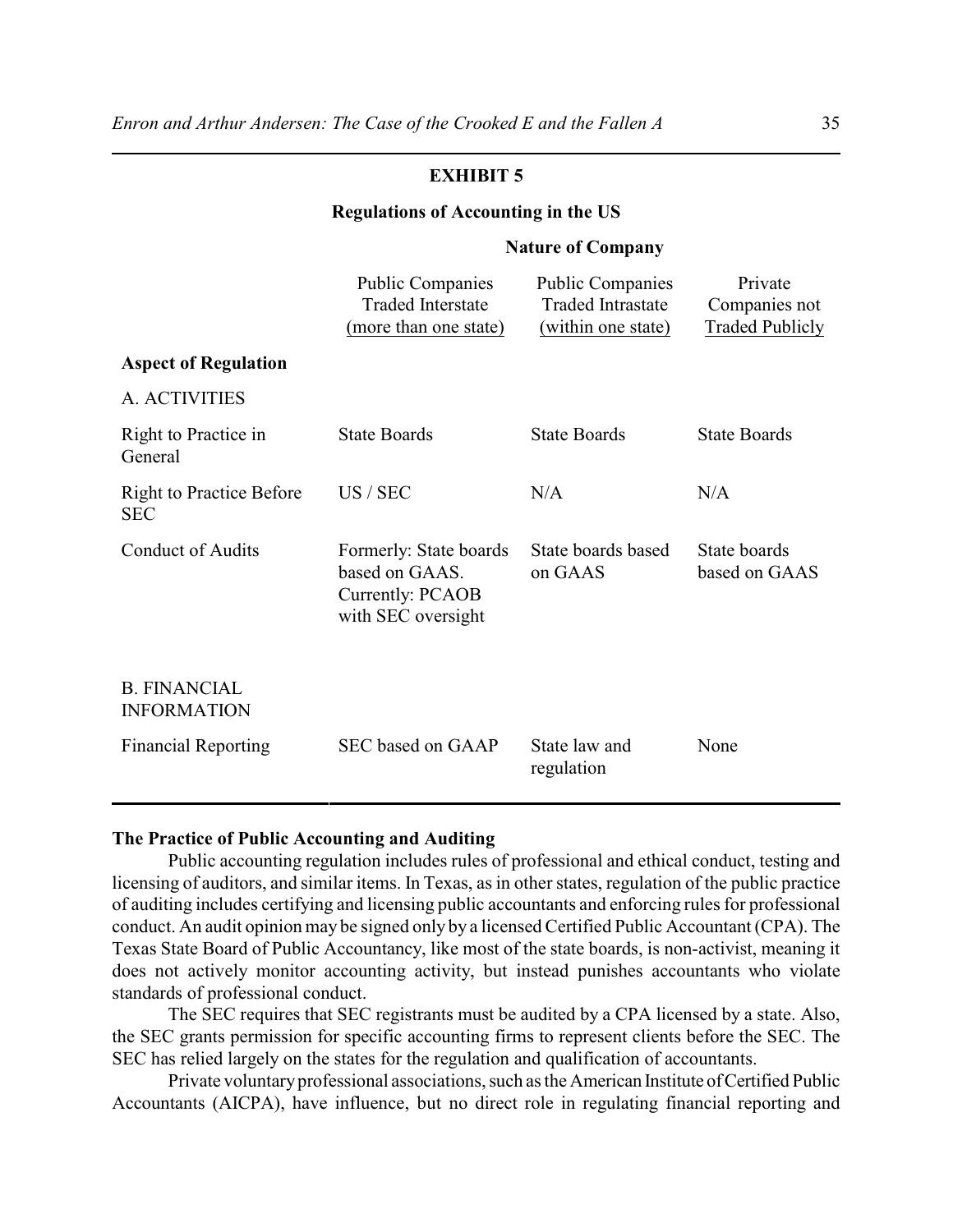auditing. Historically, however, the AICPA had more influence on the practice of public accounting than it now has.

#### *Financial Reporting*

The SEC as well as state securities agencies and various private stock exchanges specify the kinds of financial reports that public companies must issue. The SEC web site<http://www.sec.gov> gives the SEC requirements. Among other things, the SEC requires registrants to file unaudited quarterly financial statements (10-Qs) and audited annual financial reports (10-Ks). SEC filings are available to the public via Internet or via written request, and annual reports must be sent to shareholders individually.

In general, the approach of the SEC is non-activist; it does not attempt to monitor information. Instead, by assuring information is available to the public, it has relied on the market place to be self-regulating, based on the notion that financial markets are efficient and will respond immediately and in an unbiased manner to publicly available information. The expectation is that the SEC will respond quickly with enforcement action and apply sanctions when suspected irregularities are brought to its attention. In some cases, the SEC does monitor the reports of companies that it suspects of improper reporting. The SEC is now under pressure to expand its monitoring and enforcement activities.

#### *Conduct of Audits*

Audits in the US are performed in accordance with Generally Accepted Auditing Standards (GAAS); auditing is not addressed by GAAP. Until 2002, auditing was largely self-regulated. Auditing standards were established by the Auditing Standards Board (ASB), a senior technical committee of the AICPA. Additionally, mandatory quality reviews for auditing firms with AIPCA members were directed by the AICPA's Division of Firms and conducted by members of the AIPCA.

In 2002, in response to a wave of financial reporting scandals, the US Congress adopted the Sarbanes-Oxley Act. Part of this act provides for the creation of the Public Companies Accounting Oversight Board (PCAOB) to establish auditing standards with approval by the SEC and to oversee the quality of work performed by auditing firms. Thus, the auditing of publicly traded companies is now regulated by the US federal government rather than by the profession itself.

### **PART III FINANCIAL REPORTING PRINCIPLES AND DISCLOSURES**

US federal law requires publicly traded companies to present financial reports in accordance with GAAP, and the SEC has the authority to establish GAAP. Rather than exercising this right, the SEC has relied on other organizations to set financial reporting standards under its oversight. The evolution of written GAAP is presented in Exhibit 6. Currently, the Financial Accounting Standards Board (FASB) establishes GAAP for publicly traded companies. The FASB began as a private-sector organization but has evolved into a quasi-public organization supported by the US federal government and by sales of publications.

In the US, there is no expectation that a company would use the same accounting principles for external financial reporting as for income tax reporting. For income tax purposes, companies tend to minimize taxable income. Thus, it is common and ethical for companies to report less taxable income than financial statement income. This differs from a substantial number of other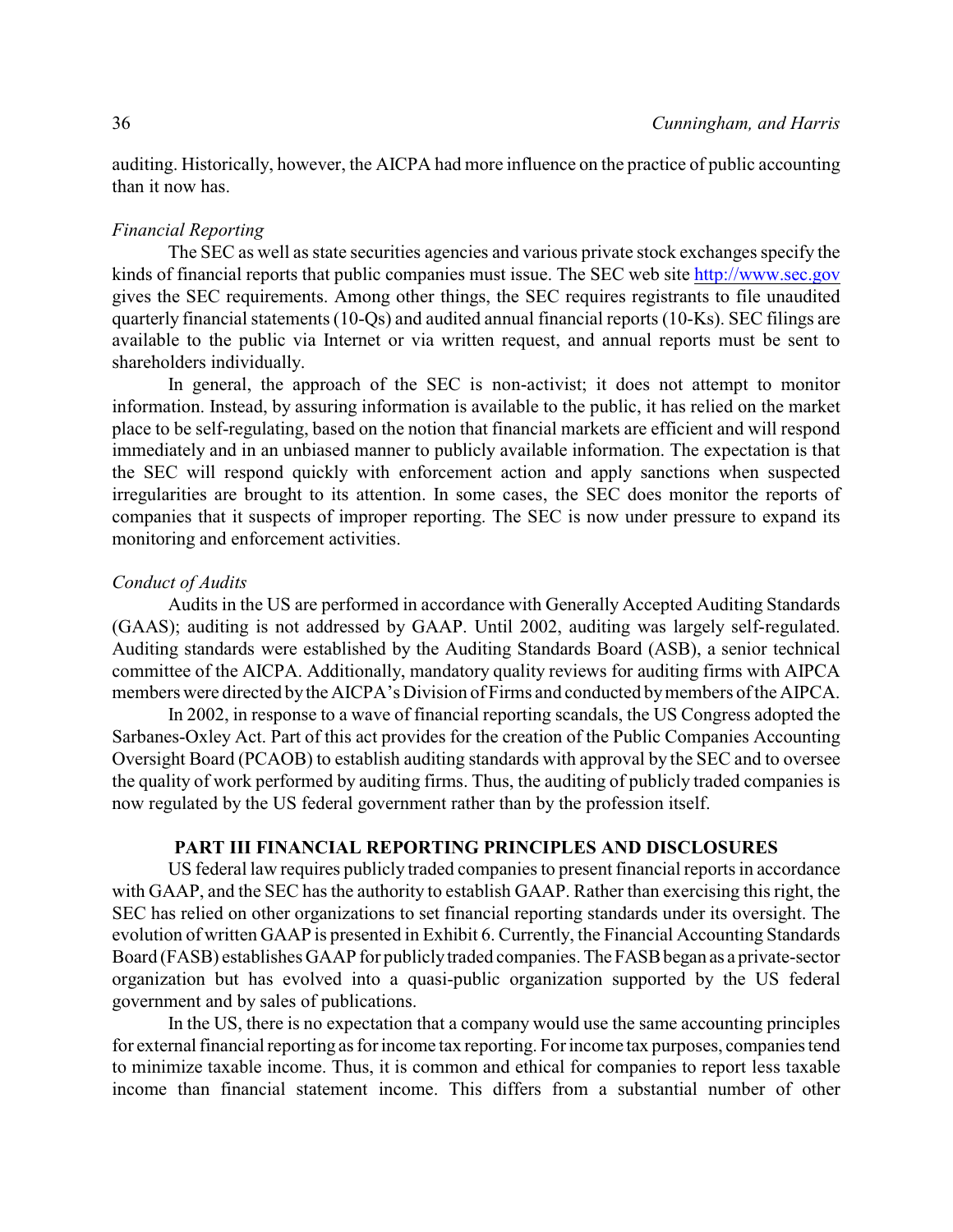industrialized countries in which income tax reporting and financial reporting are expected to be the same, and failure to report the same amounts would be unethical and usually illegal.

# **Nature of US GAAP**

GAAP in the US are a complex set of principles, opinions, and statements, both unwritten and written, that have evolved over time. Some, such as the principles of fairness, conservatism, full disclosure, and entity, and basic concepts such as bad debts and depreciation, have never been fully committed to writing and are found in written form only in literature written about them, such as textbooks. Written GAAP began in the 1930s as described in Exhibit 6. In addition to FASB statements, certain documents of the FASB, e.g. Emerging Issue Task Force (EITF) statements, are interim GAAP until the FASB issues a formal statement, if at all. Also, SEC position statements on financial reporting issues are interim GAAP until a formal pronouncement of the FASB occurs. US GAAP for consolidated financial reporting (group accounting) and the equity method of accounting, which are central to the Enron-Andersen case, are presented in Exhibit 7.

#### **The Fairness Principle**

Recently, the SEC has emphasized the fairness principle of GAAP and the economic substance of transactions over the legal form. One major example involves the equity method of accounting (discussed in Exhibit 7), in which some companies were limiting investments to 19.9% in order to avoid what was perceived as a 20% rule for applying the equity method. The SEC

## **EXHIBIT 6**

#### **Evolution of Written GAAP in the US**

#### AICPA:

Beginning in the 1930s, the Committee on Accounting Procedure (CAP) of the AICPA issued Accounting Research Bulletins (ARB), which contained broad principles, many of which were deliberately vague and flexible.

Beginning in the 1950s, the Accounting Principles Board (APB) of the AICPA published opinions that were GAAP. The APB issued more than thirty opinions before it ceased operations.

Both the CAP and the APB had limited success because they were viewed as lacking power and independence, being controlled by the public accounting profession, and were not sufficiently broad-based to have support of major stakeholders.

# FASB:

Since the 1970s, GAAP have been promulgated by the FASB. The FASB began as an independent, voluntary association of major stakeholders and was funded largely by donations from companies and public accounting firms. As a result of recent reforms of the US Congress, the FASB now receives no private funding. The US government contributes about one-third of the operating costs; the remainder of the resources come from the sale of publications.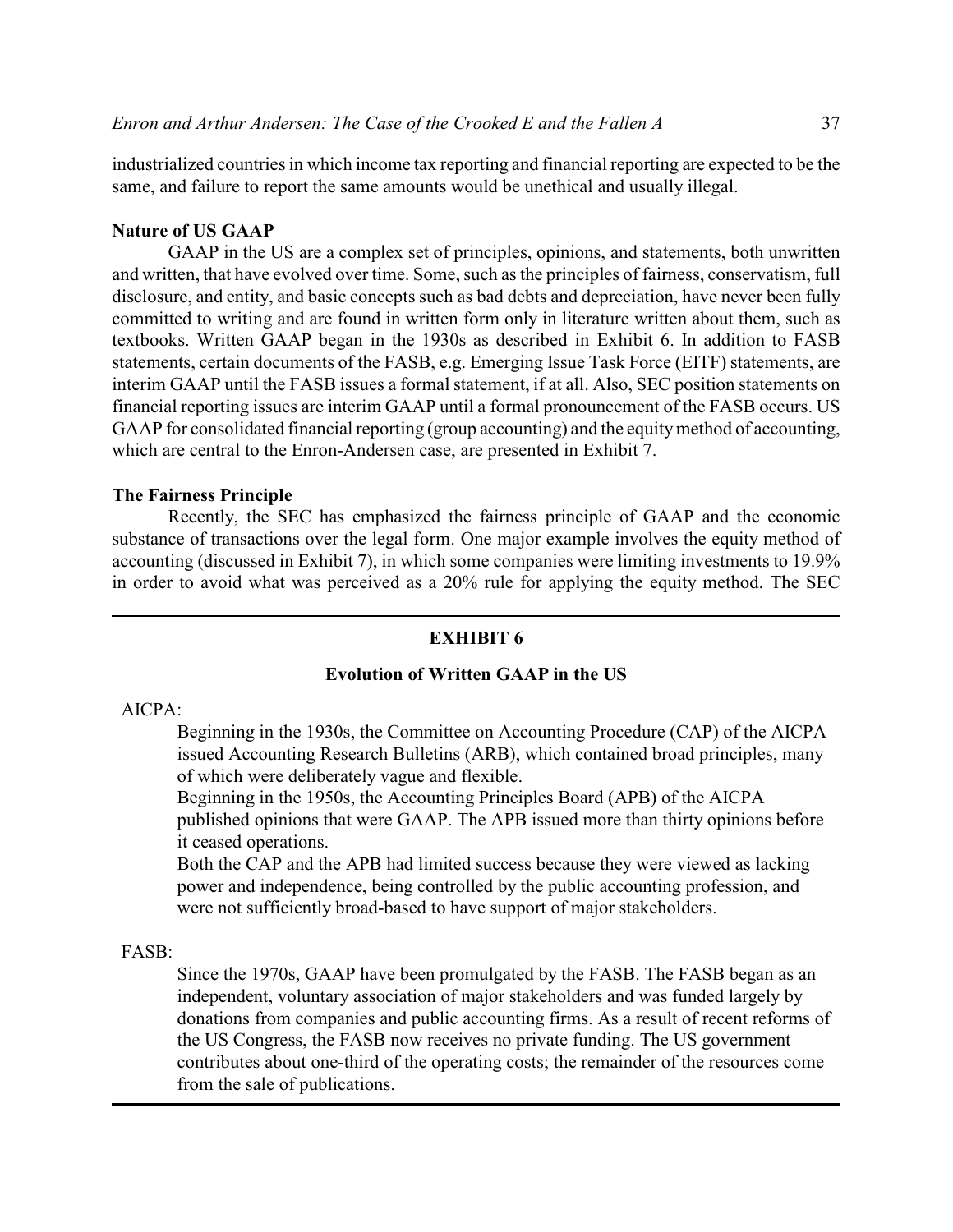#### **EXHIBIT 7**

# **Consolidated Financial Reporting (Group Accounting) and the Equity Method of Accounting in the US**

#### **Consolidated Financial Reporting:**

In the US, consolidated financial reporting (often called "group accounting" outside the US) is required when one entity owns more than 50% of another entity and can control its operations. The only significant condition that would lead to non-consolidation would be lack of control of one entity by another because of ownership of 50% or less, or other legal restrictions on the ability of one entity to control another entity. Consolidated financial reporting is complex and cannot be covered in detail here. Briefly, when entities are consolidated, the impacts of all transactions among them are eliminated and individual items on all financial statements are combined and reported as though a single reporting entity exists. Supplemental disclosures are required about the consolidated entities, principles of consolidation, and related items. Under US GAAP, consolidation of controlled entities is the *only* acceptable method of financial reporting unless specific conditions indicate non-consolidation. This differs from many countries in which consolidated financial reporting is often viewed as supplemental, or both consolidated and parent company financial statements are presented with equal emphasis. In the US, separate reporting on both a consolidated and non-consolidated basis would be viewed as unfair and misleading.

#### **The Equity Method of Accounting:**

Under US GAAP, the equity method of accounting is used when one entity has a significant influence over another, but not complete control. Significant influence is presumed to exist when one entity owns 20% or more of the equity of another entity, unless evidence exists to the contrary. If ownership is less than 20%, the equity method is required if significant influence of one entity over the other exists, a point that has been reiterated by the SEC in recent years. The equity method is also used when there is more than 50% ownership of one entity by another, but for some reason control is not possible or consolidation is not possible. The impacts of transactions among the related entities are eliminated.

emphasized that the 20% amount is only a guideline and that fairness requires the equity method if significant influence exists.

#### **Guidelines, not Regulations**

In the US, written GAAP are strong and powerful guidelines, but they are not absolute requirements and do not have the force of law. There is a strong expectation that GAAP will be followed, and failure to follow them can lead to serious questions about fairness of financial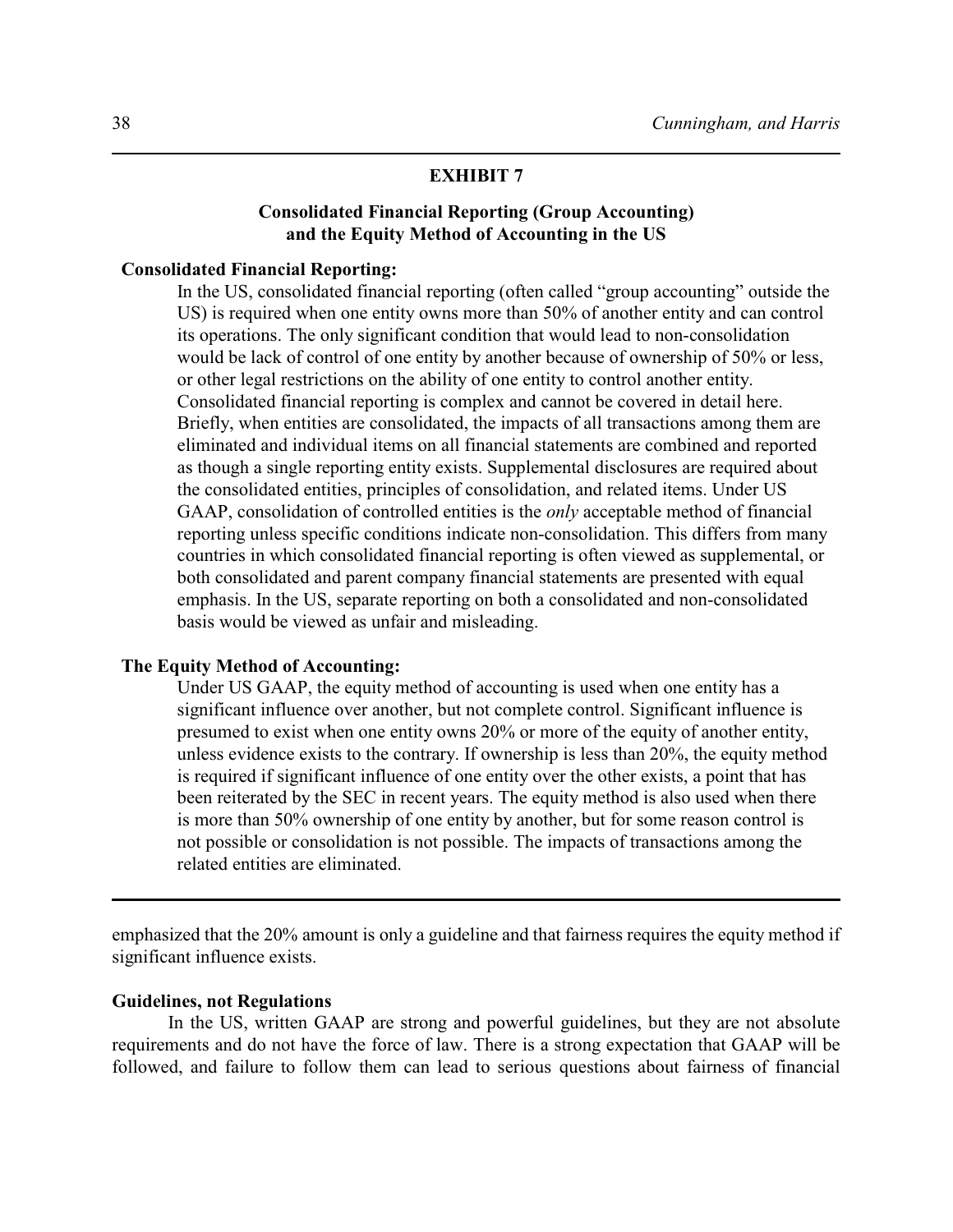reporting. Nonetheless, written standards do not cover every possible circumstance, and are often designed to allow flexibility.

Compliance with US GAAP *per se* is not a defense against criminal charges. In a landmark US federal court case, the so-called Continental Vending case, U.S. v. Simon (425 F. 2nd 796 [1969]), the criminal defendants claimed they had complied with US GAAP (and also GAAS) while auditing financial reports and produced expert witnesses who supported their position. The judge ruled that it was irrelevant whether the auditor complied with GAAP or not; the issue was whether the financial information was fair and whether the defendants benefited fraudulently from the misleading information. The defendants were convicted of the crime, the first time practicing public accountants had been held criminally liable under US federal securities law. Continental Vending was a decision of a US federal appeals court. Under English common law, the decision is a legal precedent for other judges in US federal courts in which Enron-related cases might be tried. Subsequent court decisions have followed the Continental Vending precedent. The news media, in reporting the trials of top Enron executives in early 2006, have commented that the Continental Vending case applies to the Enron trial.

#### **Tendency Towards Details**

Despite the fact that the courts have stated that following US GAAP *per se* is not a legal defense against misrepresenting financial statement information, the accounting profession and reporting companies in the US hold the naïve expectation that following GAAP *per se* is sufficient for fair presentation of financial reports and avoiding criminal and civil prosecution. As a result, they have put a great deal of pressure on the FASB to develop increasingly detailed and specific standards.

#### **Focus on the Numbers**

Another recent trend, especially since the 1990s, is a focus on numbers in the financial reports, especially the "bottom line" net income amount. This focus on numbers is reflected in the use of computer models by financial analysts and fund managers that are based on certain numbers, ratios, trends, etc. These models monitor financial information and ratios with trigger points that identify companies for further scrutiny if the amounts or ratios do not meet expected values.

#### **Disclosures**

A central feature of US financial reporting is disclosure of information in addition to the financial statements themselves. In recent years, the FASB has been accused of covering up bad financial reporting with increased disclosure, especially when the FASB allowed financial reporting procedures that permit favorable financial numbers, but then required disclosure of details that have the opposite effect. The disclosure requirement is based on the premise that markets are efficient, so financial analysts and others will read the disclosures and interpret the reported numbers appropriately. A typical annual report of a major US corporation will have 30 or more footnote disclosures.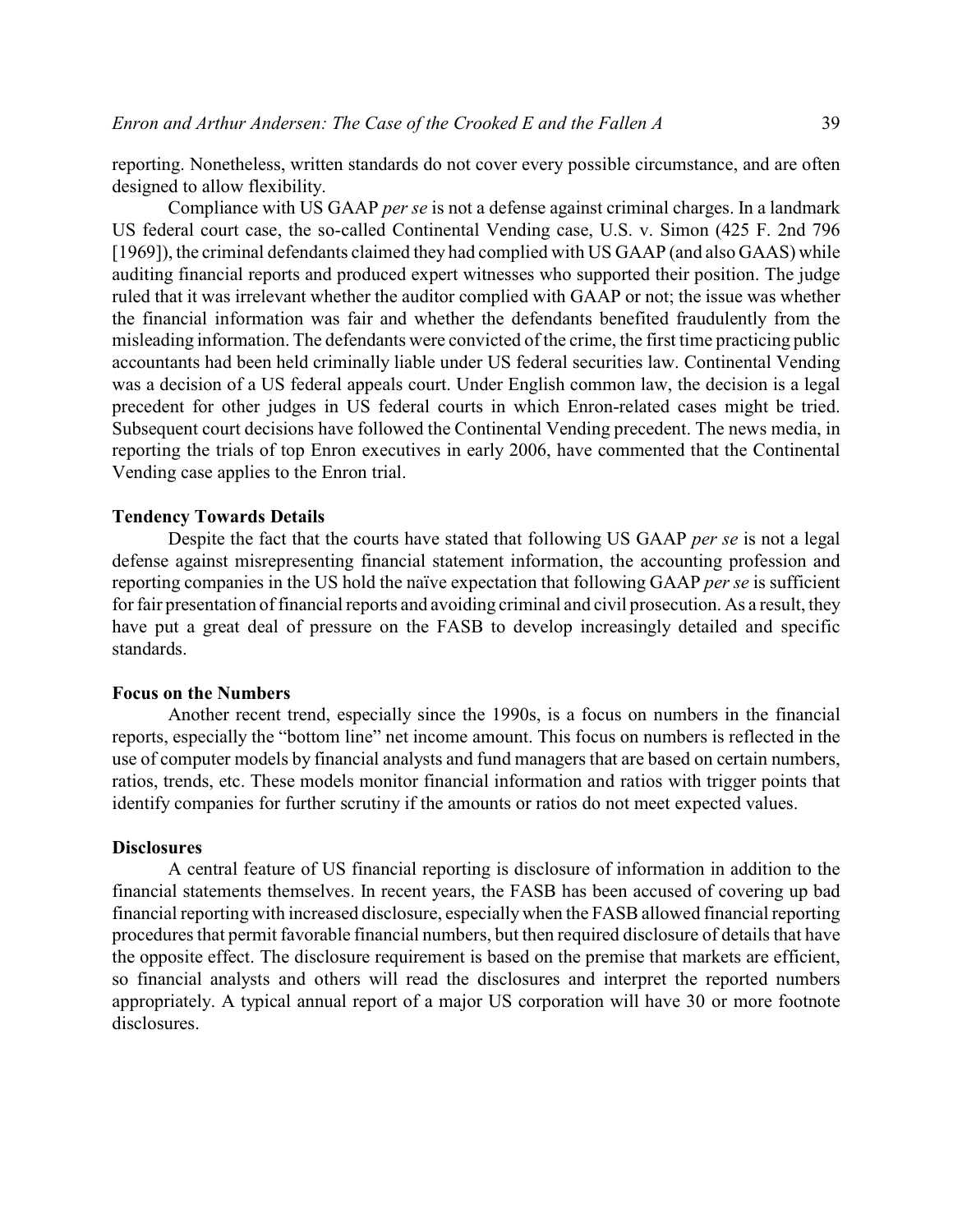#### **PART IV WHAT WAS WRONG WITH ENRON AND ANDERSEN**

This case focuses on financial reporting and auditing issues, although there were obviously many serious problems within Enron and Andersen.

#### **Financial Reporting Issues**

Enron and Andersen presented many financial reporting issues. The case deals only with the major ones: mark-to-market accounting, financial reporting for Special Purpose Entities (SPEs), and reporting of shares issued.

#### **Mark-to-Market Accounting.**

Enron traded futures contracts that are classified as derivatives because they derive their value from an underlying asset. The market for futures reduces the volatility of prices for sellers and for buyers by fixing a price at a future date. Enron reported its derivatives using what it called markto-market accounting. Under this method, rather than the derivative being reported at historical cost, it is reported at fair market value of the underlying asset, which assumes the presence of a well developed market. In the absence of quoted prices from active markets, the prices of similar assets or present value techniques may be used to establish a valuation.

How did mark-to-market accounting work at Enron? Assume Enron had two option contracts matched over the same time period for the same amount of a commodity; one contract was to buy the commodity and the other contract was to sell the commodity. Enron would look into the future, assume both contracts were exercised and net the results. After allowing for delivery costs and for reserves for other unforeseen costs, the net income (loss) was estimated over the life of the matched contracts. Then this estimated net income (loss) was discounted for the time value of money, to its present value and recorded as a gain (loss). The method required that each year the estimated future earning be re-estimated and marked up or down.

At Enron, the earnings reported under mark-to-market accounting were easy to manipulate because active markets did not exist for contracts that sometimes had terms as long as 20 years. So it was necessary to estimate future earnings. Enron controlled the estimation of its earnings, earnings which were recognized for the entire term of the contract in the first year of the contract. The assumption is that earnings are created by securing contracts rather than by rendering performance on contracts. One advantage for Enron's management of immediate recognition of earnings was that executive compensation, which was based on earnings, was inflated.

Enron exacerbated many problems by using mark-to-market accounting. Because earnings were recognized immediately for the entire life of the contract, a short-term focus was encouraged and earnings were volatile. Additional contracts had to be sold in the immediate short-term to report any earnings. So Enron expanded mark-to-market accounting to trading in electricity, broadband, fuel additives, and other items that were not commodities, such as deferred tax benefits. For many of these commodities there was no active market, even in the short-term. Because, in many cases, it is doubtful the underlying assets existed, it appears Enron reported fictitious earnings. A major problem was that these estimated earnings did not generate liquidity; cash flow from actual execution of the contracts lagged far behind the recognition of earnings.

The risk was enormous. If the market reversed, mark-to-market accounting required the recognition of losses, possibly enormous losses. A huge gap opened between realistic estimation of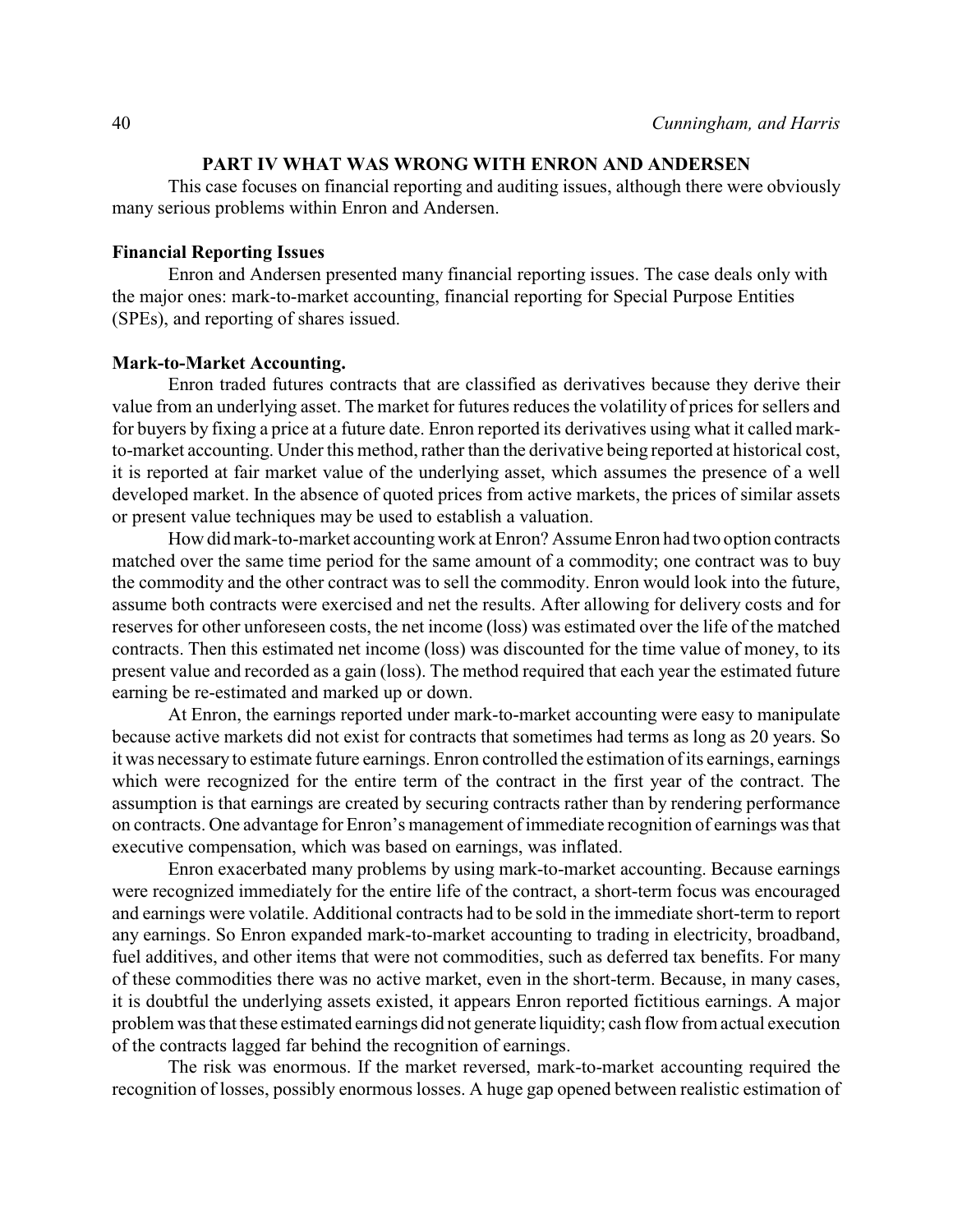earnings and Enron's estimations based on aggressive assumptions about interest rates, continuing viability of other parties to contract, taxes, regulations, technology, demand, etc. When changing market conditions necessitated a mark down and the recognition of a loss, Enron hid, delayed or ignored the loss. Andersen apparently did not question any of the values assigned to the contracts or object to tactics to hide, delay or ignore losses. Some of Enron's most abusive SPEs were created to avoid reporting mark-to-market losses.

#### **Financial Reporting of Enron's SPEs**

SPEs are typically created for purposes such as owning and leasing real estate. Enron had over 3,000 SPEs, many times more than any other company. Initially, some SPEs were legitimate for risk management. However, the vast majority of the SPEs in the years preceding bankruptcy were used to manipulate financial reports. The SPEs almost always had complex structures with interlocking ownership and with Enron sometimes holding an equity interest. The CFO of Enron and/or other employees held equity interests. Senior executives or other employees of Enron managed and operated the activities of the SPE while being paid salaries by Enron and receiving no compensation from the SPE. Enron's board of directors exempted its CFO from Enron's conflict of interest policies. As a result, he was able to control both sides of transactions and enrich himself.

Many of the financial reporting issues at Enron related to the concept of entity -- failure to consolidate entities, selective use of the equity method of accounting for entities, and failure to eliminate the effects of transactions among the entities. As a result of these irregularities, Enron manipulated its financial reports in several ways, including the following:

- Enron did not report debt on its balance sheet. Through collaboration with major banks, SPEs borrowed money, often with direct or indirect guarantees from Enron. The cash was used to benefit Enron, but was not necessarily transferred to Enron. Enron did not report debt on its financial reports. It did not disclose the contingent liability for the debt as required by GAAP. Various methods described next were used to transfer the cash and further manipulate financial reports.
- Enron had investments in companies (which were not SPEs) that it consolidated or reported on the equity method. When the investments began to show losses, they were transferred to SPEs so Enron would not reflect the losses. Enron did not consolidate or report the SPEs on the equity method, and thus avoided reporting the loss. Often the "sale" of the investment to the SPE generated a reported gain, and a cash payment from the SPE to Enron to pay for the investment could be used to transfer borrowed cash. This process allowed Enron to manipulate its reported cash flow by disguising cash from borrowing as cash flow from sale of investments.
- Enron sold services to SPEs for large amounts in order to inflate its sales revenue and income. Because Enron did not use the equity method of accounting, the cost to the SPE was not reflected by Enron. The cash payment from the SPE to Enron for the "services" could be borrowed cash. Thus Enron would report cash flow from operations rather than from borrowing.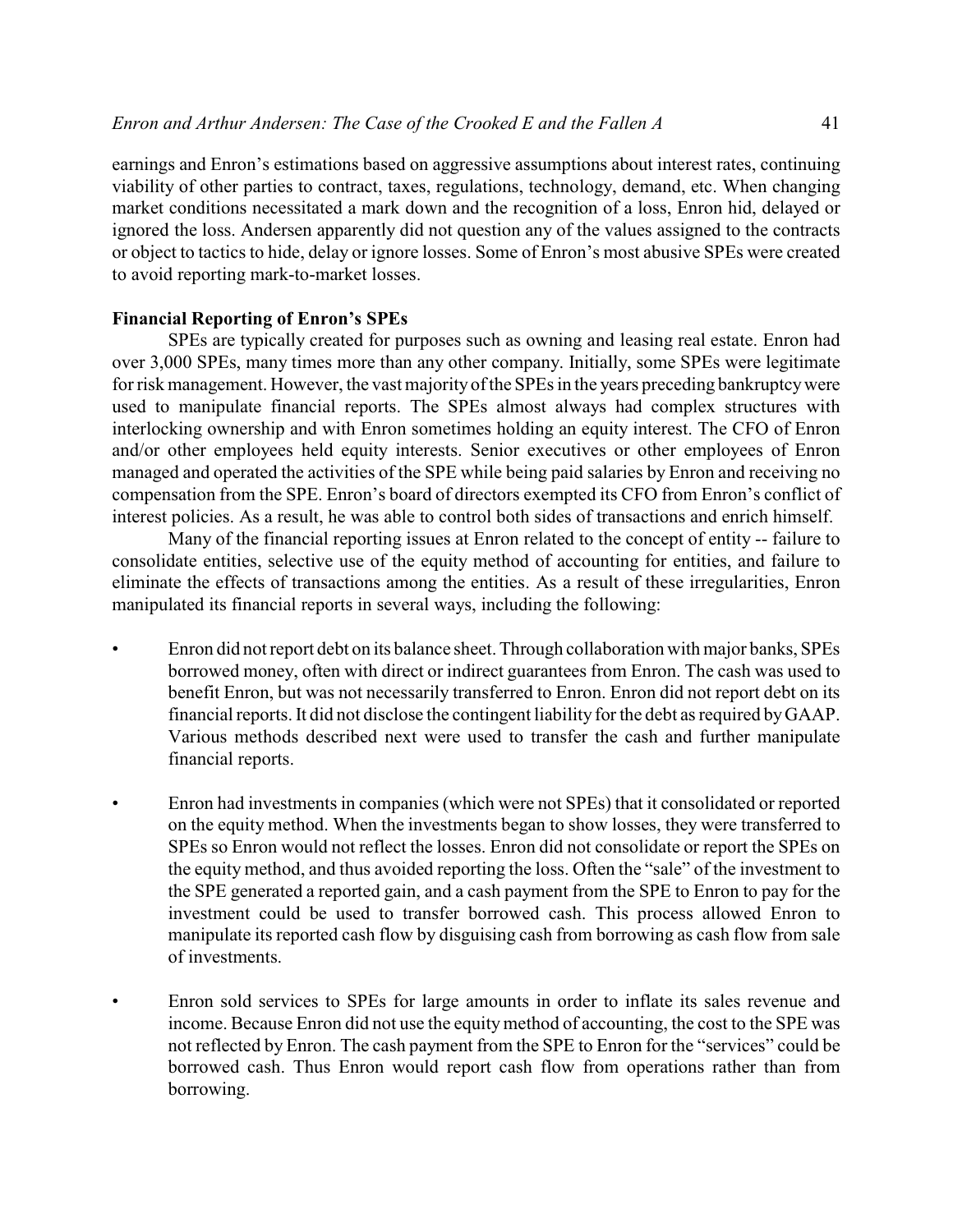• One Enron unit would sell energy to a SPE that would then resell the energy to another Enron unit. The SPE would borrow money to pay for the energy; banks often collaborated by helping to set up offshore SPEs to disguise the transaction. The cash was transferred to the selling unit of Enron that reported an increase in revenues, although not necessarily in profits. In addition, by doing this, Enron manipulated cash flow to report positive cash flow from operations.

Enron and Andersen sought a position from the SEC staff on circumstances under which Enron could avoid consolidating its SPEs. The SEC staff position response, consistent with the EITF statement, stated consolidation could be avoided only if there were a substantial outside equity ownership interest in the SPE and if the SPE were independently managed and not controlled by Enron. The response stated it would not specify what constituted "substantial outside equity ownership"; it emphasized that the three percent amount in the EITF statement was a guideline and should be viewed as an absolute minimum. In all cases, Enron managed the activities of its SPEs directly or indirectly. Many of the transactions between Enron and the SPEs would not have been conducted with independent outside entities. In all cases, Enron owned a majority interest either directly or indirectly through Fastow, Gilsan, Kopper, and other Enron employees.

Even if non-consolidation could somehow be justified, US GAAP normally require that the equity method of accounting be used and that the impact of transactions among Enron and the SPEs be eliminated. Enron did selectively use the equity method of accounting, but did not eliminate the impact of transactions among itself and the SPEs.

#### **Disclosures about SPEs**

US GAAP specified by the FASB and SEC require disclosure of details about related-party transactions, such as those among Enron and its SPEs, including the nature of the relationship, description of transactions, dollar amounts of transactions, and amounts due to or from the related party at year end. Enron did in fact disclose certain information about its transactions with its SPEs. But Enron did not disclose specific details required by FASB pronouncements. Further, the disclosures were obscure and obtuse. Nonetheless, the disclosures were sufficient to draw attention to the issues, and should have prompted questioning by the financial analysts and others who monitored Enron's financial statements. It seems apparent that bankers and analysts were cooperating with Enron to avoid making public statements that would jeopardize Enron's stock and the ability of the bank or investment company to profit from Enron business. In 2006, as reported by *USA Today* among other sources, major US and international banks and investment companies paid over \$7 billion in civil penalties to a group of investors led by the University of California for damages the investors suffered because the banks and investment companies participated in transactions designed to manipulate financial reports of Enron.

#### **Improper Reporting of Shares Issued**

Enron issued shares of its stock to several SPEs, executives, and others. Many of the shares were in exchange for notes receivable. US GAAP does not permit recording a receivable in exchange for the issuance of shares of stock. From improper reporting, Enron overstated assets and equities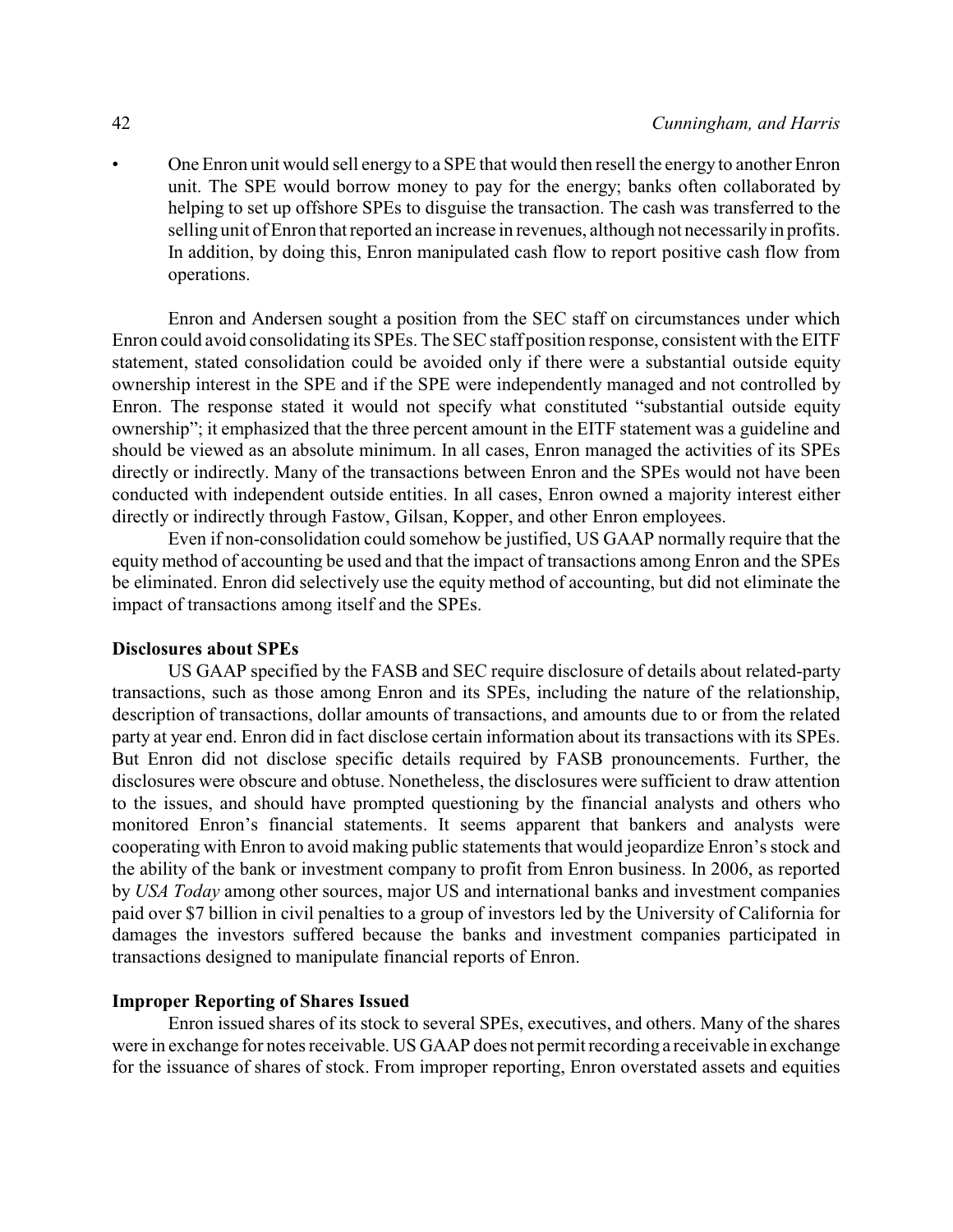by over \$1.2 billion, a material amount, even for a company as large as Enron. But, Andersen overlooked the transaction.

#### **Audit Issues**

Distinct from its accounting, a number of auditing issues pertain to the debacle of Enron and Andersen.

#### *Commercialization and Independence*

To be professional and effective, auditors must be independent of management and evaluate the financial representations of management for all users of financial statements. Less than 30% of the fees that Andersen received from Enron came from auditing, with the balance of fees coming from consulting. Andersen acted as Enron's external auditor and as its internal auditor. Andersen's work as a consultant raises several questions. Would Andersen act in an independent manner when auditing its work as consultants? Would Andersen fail to scrutinize Enron's financial statement thoroughly as a result of its dependence on Enron's consulting fees? These are difficult questions to answer. It appears that Andersen's audit team, when faced with accounting issues, chose to ignore them, acquiesced in silence to unsound accounting, or embraced accounting schemes as an advocate for its client.

## *Internal Control Weaknesses at Enron*

Auditors assess the internal controls of a client to determine the extent to which they can rely on a client's accounting system. Enron had too many internal control weaknesses to be given here. Two serious weaknesses were that the CFO was exempted from a conflicts of interest policy, and internal controls over SPEs were a sham, existing in form but not in substance. Many financial officials lacked the background for their jobs, and assets, notably foreign assets, were not physically secured. The tracking of daily cash was lax, debt maturities were not scheduled, off balance sheet debt was ignored although the obligation remained, and company-wide risk was disregarded. Internal controls were inadequate; contingent liabilities were not disclosed; and, Andersen ignored all of these weaknesses.

#### *Evaluation of Accounting -- Materiality*

Auditors focus on material misrepresentations. A misrepresentation is material if knowledge of the misrepresentation would change the decisions of the user of financial statements. When Enron began to restate its financial statements and investors began to grasp its misrepresentations, the response of the market is indisputable as to materiality. Many errors were known, but were dismissed by Andersen as immaterial. Other errors may not have been known, but should have been known if reasonable inquiry would have revealed them.

#### *Related-Party Transactions*

Related-party transactions in which Enron's CFO, in substance, acted as buyer and seller in the same transaction posed special challenges to audit. When similar transactions cannot be identified and active markets do not exist, the auditor has the unsolvable problem of finding a way to know the intent of the party controlling the transaction. So one must ask, what evidence did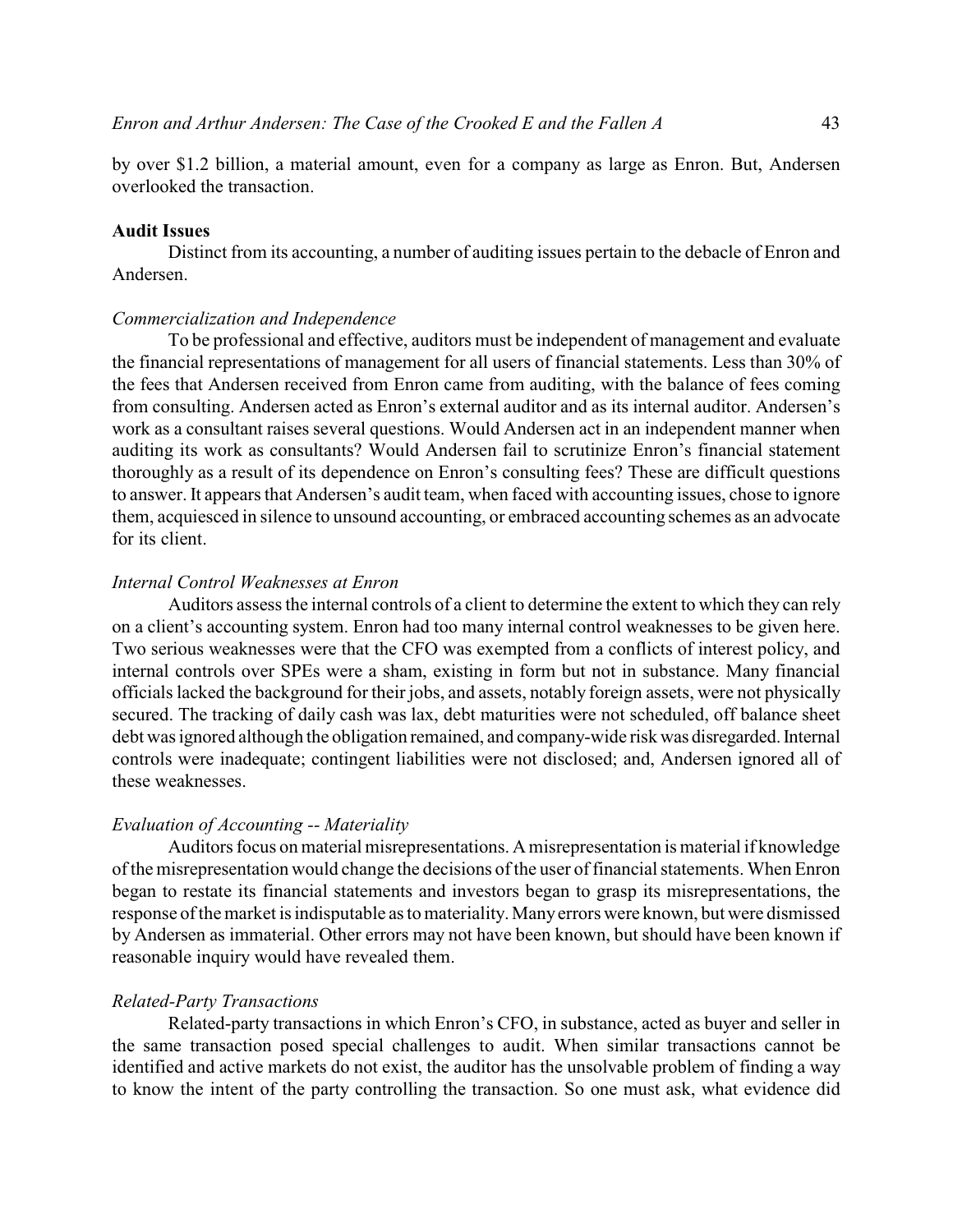Andersen have to acquiesce to Enron's assertion that its related-party transactions, controlled by its CFO, were the equivalent of arms-length transactions? And, if there was no evidence to support this assertion, on what basis did Andersen judge the assertion?

#### *Business Model, Experiences, and Organizational Culture*

What was the role of business models, organizational culture and the experiences of employees? At Enron and at Andersen, the business model and the organizational culture were changing. Enron was moving to a new business model dominated by intangible assets, the rights to buy and sell commodities. This change in assets was driven by a new organizational culture which then aggressively cultivated it own growth. As auditors moved to become part of a consulting industry, their business model and organizational culture were changing too. It is likely that both the changes at Enron and at Andersen were increasing risks for investors. Enron's movement away from the dominance of fixed assets to the dominance of intangible assets was likely to increase volatility, and this prospect was compounded by the use of mark-to-market accounting. Also, Andersen's movement away from the professionalization of auditing to the commercialization of consulting was likely to weaken auditors as monitors of management. Into the mix of changing business models and cultures, add people who were not equipped for the changes. The young trading executives at Enron chased the deal for earnings, while failing to grasp the risks attached to the intangibles that were driving growth in earnings. Likewise, young auditors at Andersen embraced consulting, while failing to understand the risk of audit failure.

#### *Internal Control at Andersen*

For investors to have confidence in financial reporting, it is essential that both the reporting company and its auditor have strong internal controls. Information that has surfaced indicates that Andersen had serious internal control weaknesses. Accounting advice from Andersen's national office was disregarded by the on-site audit team; no controls were in place to assure the advice was followed. What controls failed at Andersen to permit this? Enron was Andersen's second largest client. Why did the protections of audit review by a second partner and of peer review not operate? Why were indications of the manipulation of earnings by Andersen's detection model largely ignored? Why did Andersen acquiesce to the demands of Enron to remove from its audit a respected professional? Was Enron, in substance, in charge of its own audit? Given that Andersen, because of its role in another scandal, was operating under a consent order from the SEC, why were its internal controls not reviewed and strengthened? The simplistic answer of one bad partner is not defensible. Accounting firms whose own internal control systems are weak do not merit investor confidence. Did Enron and Andersen travel together to a dangerous moment in time partially because each organization neglected the fundamentals of internal control?

#### **AFTERMATH AND REFORMS**

The Enron-Andersen debacle continues to generate news and likely will for a long time as the SEC files additional criminal charges and civil settlements are negotiated. Enron as a corporate entity is emerging from bankruptcy and continues to operate because many of its business activities are sound. Andersen was convicted in a US federal court for shredding documents, knowing they might be used as evidence in legal proceedings. As a result, Andersen lost its credibility and lost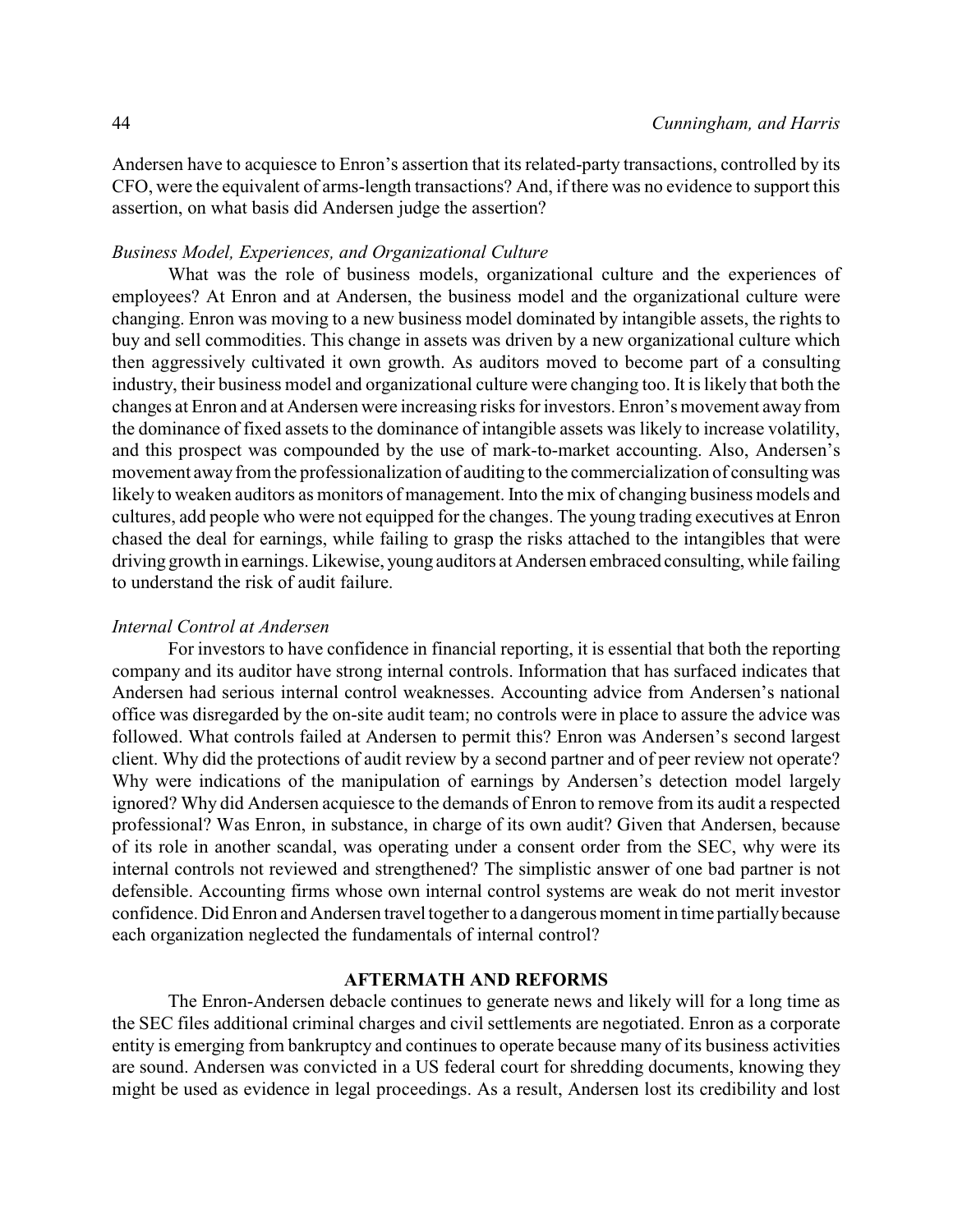clients. Moreover, Andersen lost its license to practice accounting in the State of Texas because of professional misconduct. While this applied only to Texas, such a loss destroyed the firm's credibility. Andersen had already announced its intent to cease to operate, and in the process it was able to sell most of its practices outside the US. There was no possibility of selling practices within the US because competing firms were not willing to pay for clients they could obtain for no cost. In 2005, the US Supreme Court overturned Andersen's criminal conviction and sent it back to the lower court for re-trial. The English-language media have emphasized that the Supreme Court did not exonerate Andersen from guilt and the media stated that it is likely that Andersen was in fact guilty of the crime. Nonetheless, it is highly unlikely the case will be re-tried because such a trial would be pointless.

#### **Efficiency of Markets is Open to Question**

For at least the last 20 years, the regulation of financial reporting in the US has been based on the assumption that markets are efficient, i.e. they will react immediately and in an unbiased manner to all publicly available information. The SEC adopted its approach to regulation based on the assumption that all investors have access to financial intermediaries, e.g. financial analysts, and that the financial intermediaries will automatically act in the best interests of their clients, which will be in their own best interest as well. Thus, the focus of reporting financial information has been on providing information to the financial market place, not necessarily to individual investors. However, the assumption that the best interest of financial analysts parallels the best interests of investors is now questionable.

Enron disclosed correct information about itsrelated party transactions with SPEs, although obscure and obtuse, along with misleading financial numbers on the financial statements themselves. These disclosures were sufficient to raise questions byfinancial intermediaries, but they were largely ignored. Moreover, models using publicly available information that are widely used by banks and others to predict financial distress predicted Enron's potential for failure several months before its failure. This information was also apparently ignored. Information in recent civil cases settled by the SEC indicates that Enron's banks and financial analysts acted in their own best short-term interests, mostly ignoring Enron's manipulations in order to keep lucrative business from Enron. As a result, the financial intermediaries did not act in the best interests of investors. It is too soon to predict the impact of this apparent lack of market efficiency on future regulation of financial reporting in the US.

#### **Reforms**

The US Congress responded quickly to the Enron debacle and other scandals by adopting an extensive set of reforms. Most of the reforms are contained in the Sarbanes-Oxley Act of 2002. Much has been written about the Sarbanes-Oxley Act that need not be repeated here. This act applies only to those companies that sell shares in interstate commerce. Although the act does not override any accounting regulatory activity of the states, it substantially expands federal regulation with respect to SEC registrants.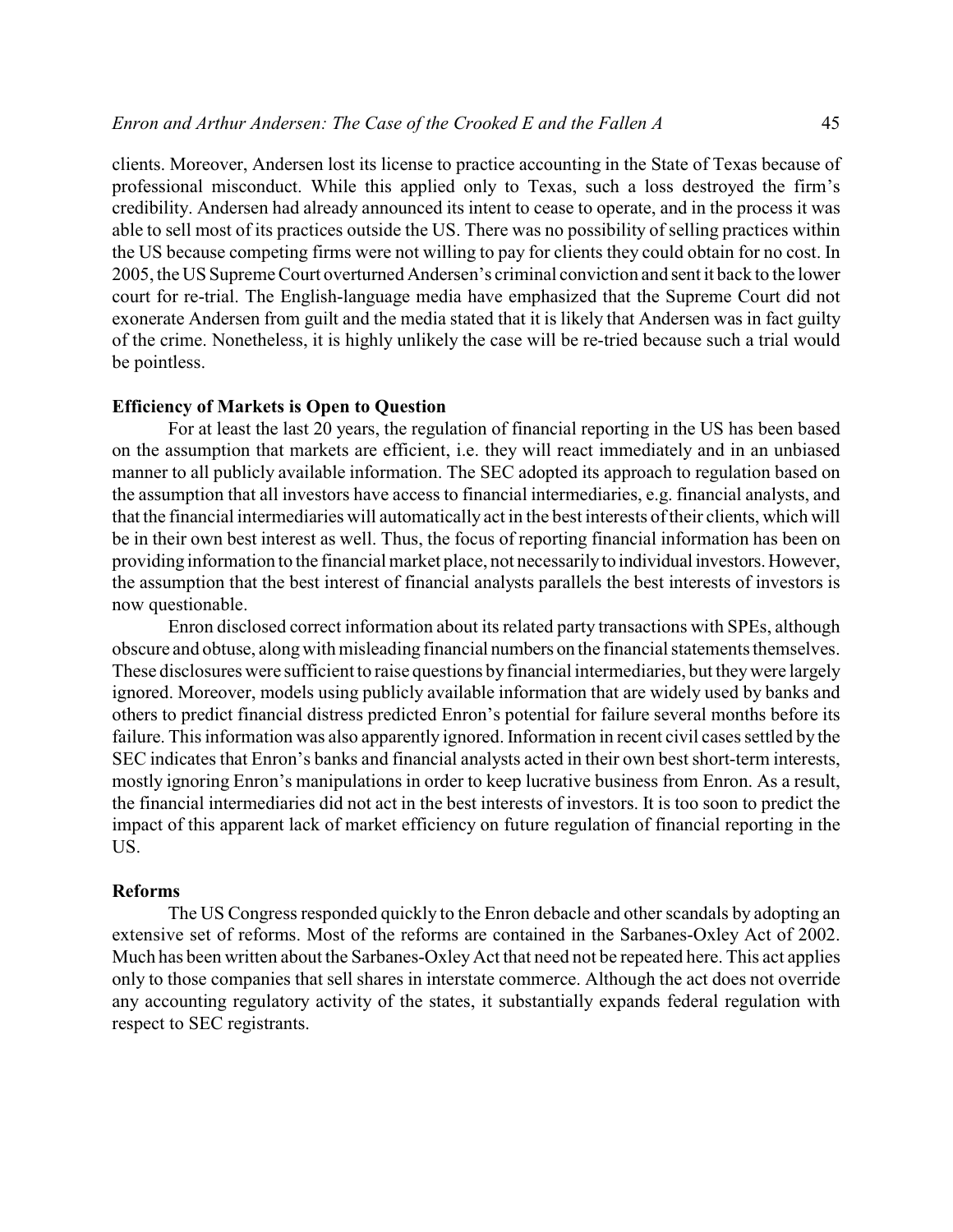#### **Certification by CEOs and CFOs of Fairness of Financial Reporting**

One of the most significant reforms to date has been the requirement that CEOs and CFOs of SEC registrants must personally certify the fairness of the financial statements. It is important to note that the US Congress purposely focused on fairness and not compliance with GAAP. This requirement subjects the officers to individual criminal charges and/or civil liability and thus presumably motivates officers, especially the CEO, to become actively involved in financial reporting processes. Also, the act substantially restricts the kind of consulting which an auditor may do for an audit client.

European CEOs of SEC registrants objected strongly to the certification requirement, arguing 1) that such requirements infringe on the national sovereignty of other countries, and 2) that regulatory mechanisms in Europe are adequate, and even preferable to those in the US. The SEC has pointedly refused to accept these arguments, stating that the European companies have voluntarily chosen to have access to capital markets in the US, and therefore they have voluntarily subjected themselves to US law. Since that time, the Royal Ahold and Parmalat scandals occurred and the objections of the European companies have moderated.

#### **Public Company Accounting Oversight Board (PCAOB) Created**.

The US Congress created the PCAOB [\(www.pcoabus.org](http://www.pcoabus.org)), a new body to regulate auditing and other matters not directly related to this case. The oversight board will register and inspect accounting firms that audit SEC registrants. Large accounting firms will be inspected annually and small firms every three years. Many of the activities regulated by this new oversight board are those that traditionally have been self-regulated by the accounting profession or have been regulated only by states. The act's requirements apply to all SEC registrants, including foreign registrants, and to all auditors, including foreign auditors, who participate in auditing SEC registrants. Accounting firms outside the US, including the major international accounting firms, objected to this requirement. In July 2004, the PCAOB adopted rules that will allow the regulatory process of some countries to substitute for continuing review by the PCOAB after a one-time application by the non-US firm and an assessment of the local country's regulatory system. At the current time, only accounting firms in Japan, Canada, and many European countries including the UK are expected to be granted this exemption by the PCAOB.

#### **Standards Setting Processes**

It seems virtually certain that subtle but significant reform in the standards-setting process will occur. Rule-based approaches to accounting standards are open to question. The FASB is now funded with public funds rather than by its former stakeholders. The relationship among the SEC, the FASB, and the International Accounting Standards Board (IASB) remains to be resolved. The PCAOB will establish GAAS. Among the changes in auditing standards is a requirement that auditors render separate opinions on internal controls in addition to an opinion on financial statements.

#### **Limitations Are Inherent in Reforms**

Some reforms cannot be accomplished by additional regulation, legislation, and oversight. For example, regulatory reform cannot force financial analysts and others to read and respond to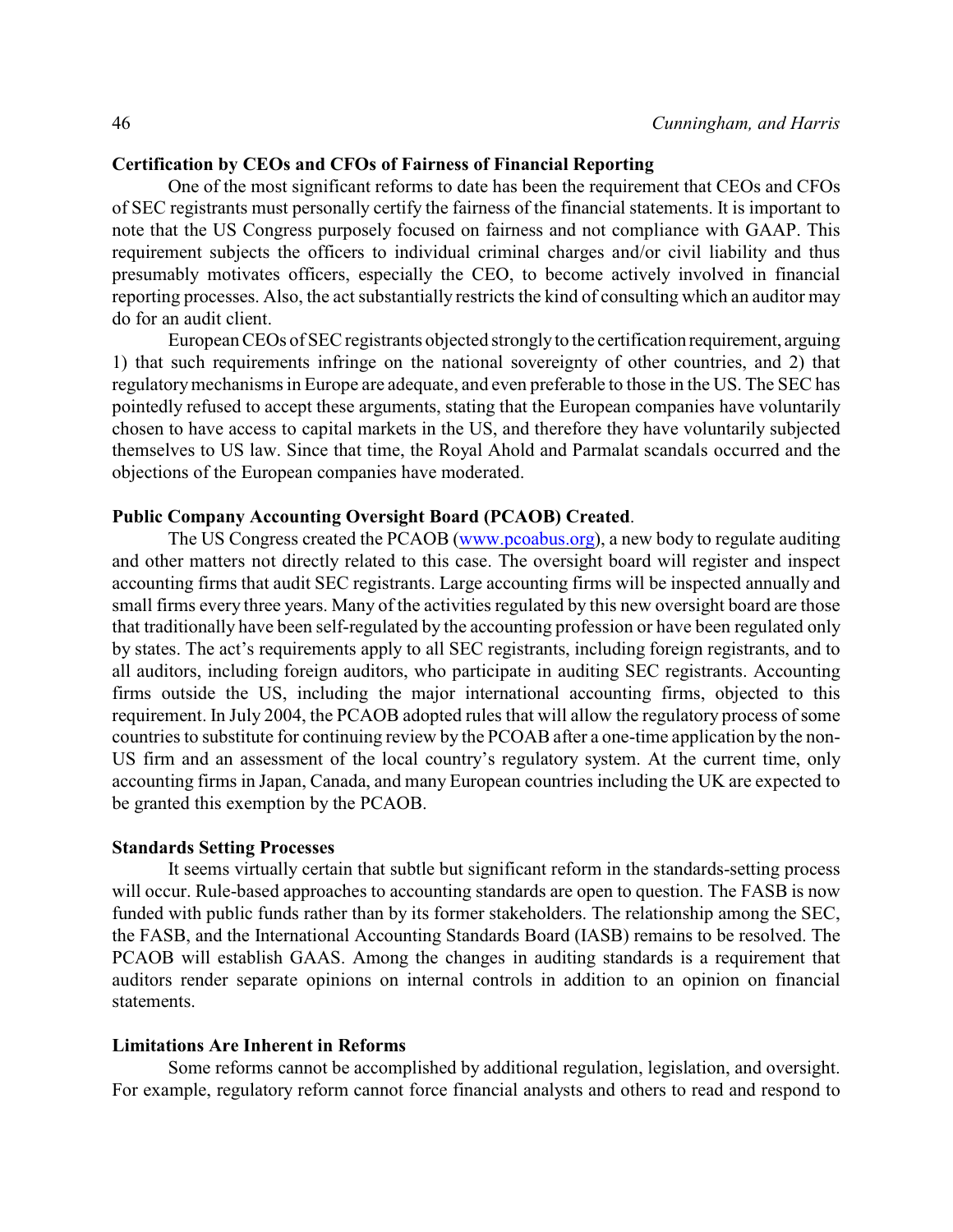disclosures in financial reports. Nonetheless, it seems almost certain that the entire area of financial accounting disclosure will come under much greater examination by all the stakeholders in the process.

#### **Integration of Management Control Systems and Financial Reporting**

Companies are giving a new focus on the integration of management control systems and external financial reporting. It is important to note that this management control is different from internal control, which is an integral part of the Sarbanes-Oxley Act. Management control involves systems and mechanisms that are put in place to assure a company and its operating units achieve the goals and objectives of the company in accordance with its strategies. Internal control, by contrast, involves specific procedures that are designed to assure compliance with company rules and policies. Traditionally, management control and financial reporting have been viewed separately, with management control systems focusing on such topics as budget preparation and performance evaluation, while financial reporting focused on GAAP. Current attention is at the early stages of recognizing that fair financial reporting is essential, along with being profitable, for a company to survive over the long run. Therefore, management control systems must include some internal inducements, behavioral and otherwise, to motivate managers to ensure the company does indeed report fairly.

#### **SUMMARY COMMENTS**

Enron was a massive failure, partly because of its size, partly because of its complexity, partly because the controls to protect the integrity of capital markets failed, and especially because of the massive greed and collusion of key participants. Management failed, auditors failed, analysts failed, creditors/bankers failed, and regulators failed. The intersection of multiple failures sent a signal of structural problems. Suddenly, the consequence of deceptive financial data resulting from structural failure in the capital markets was not merely a hypothetical possibility. The speed with which the system responded indicates the importance of fairly presented financial information.

#### **REFERENCE**

U.S. v. Simon (425 F. 2nd 796 [1969]) commonly known as the Continental Vending case.

#### **Discussion Questions**

- 1. Use your images of the history, culture, and society of the US to discuss the way the financial reporting regulatory environment has evolved to its current form. Please note that this discussion is not intended to require research, but instead should be based entirely on images and stereotypes that you may have formed from such sources as television, movies, and news media. Discuss how these images can be used to help interpret the Enron-Andersen case.
- 2. Identify at least one major non-Anglo Saxon country that has financial markets and repeat the same discussion as in question 1. Do not use your country ofresidence. Identify contrasts with the US.
- 3. Identify the factors that may have led to the non-activist approach to regulation that exists in the US, both at the state and federal levels with respect to auditing practice and financial